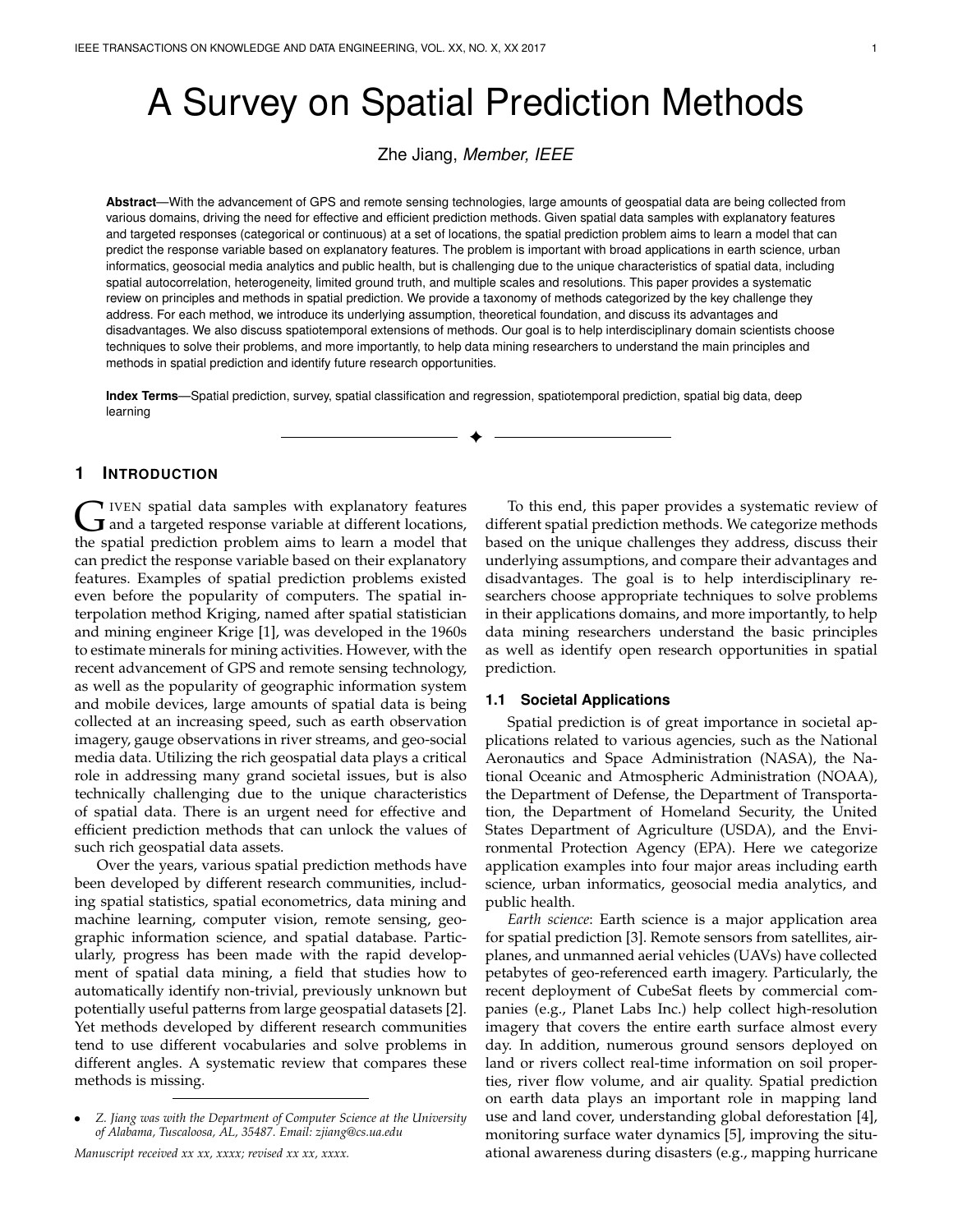flood and earthquakes) [6], [7], predicting crop yield [8], estimating the spatial distribution of species [9], [10], and mapping soil properties [11], [12].

*Urban informatics*: Another important application area is urban informatics. Relevant spatial data includes temporally detailed road networks with real-time travel costs on individual road segments, GPS trajectories of taxis and trucks, data from video cameras and high-resolution sensors on traffic volume and occupancy close to highway intersections, passenger transactions on public transit systems such as subways and buses, high-resolution street view imagery, geo-referenced crime and accident records, and cellphone location history collected from communication towers. Spatial prediction plays an important role in routing and navigation services (e.g., speed profile and travel volume prediction) [13], spatially detailed demand forecasting for sharing economy (e.g., ride-hailing, bike sharing) [14], law enforcement management (e.g., patrol route planning targeted at predicted crime or crash hotspots), monitoring environment pollution, as well as predictive maintenance of critical urban infrastructures.

*Geosocial media*: Geosocial media analytics is an important emerging application area. With the popularity of smart phones and mobile apps, large amounts of georeferenced social media data are collected from billions of users. Examples include geo-tagged tweets and Facebook posts, geo-tagged photos and videos, online articles with named entities for locations, as well as check-in records. Geosocial media provides a new way to collect near realtime information about what is happening on the earth surface at a large scale and with low costs. Spatial prediction on geosocial media data has been applied to real-time spatial event detection (e.g., earthquake, flood, landslide) for disaster management [15], [16], spatiotemporal event forecasting (e.g., political unrest) [17], and travel destination recommendations in tourism [18]. With the area growing rapidly, more applications are being developed in agriculture, environment monitoring, transportation, education, and finance.

*Public health*: Public health has long been an important application area for spatial prediction. Examples of spatial data related to public health includes demographic information on district blocks, electronic health records with patient home addresses, aggregated disease count maps at city, county or state level, population mobility data, environmental data such as air quality and water quality, and other online data such as search engine queries related to diseases. Spatial prediction plays a critical role in automatic medical diagnosis from MRI imagery, monitoring infectious disease and mapping disease risk [19], detecting disease outbreak, analyzing environmental factors that cause diseases [20], understanding drug epidemics [21], as well as providing early alert for individuals on environmental triggers of asthma.

It is important to note that the application areas listed above are not isolated but cross-cutting with each other. For example, spatial prediction on geosocial media data can help mapping flood disasters in earth science applications, detecting damage and failures of critical urban infrastructures, and monitoring disease transmission in public health. Earth observation data has been used in land use modeling

TABLE 1 Math symbols and descriptions

| Symbol                                     | Domain                                                                            | Description                                   |
|--------------------------------------------|-----------------------------------------------------------------------------------|-----------------------------------------------|
| $\it n$                                    | N                                                                                 | The number of sample locations                |
| s                                          | $\mathbb{R}^{2\times 1}$                                                          | Sample location coordinates                   |
| $\overline{\mathbf{x(s)}}$                 | $\mathbb{R}^{m \times 1}$                                                         | $m$ -dimensional feature vector of a          |
|                                            |                                                                                   | sample at location s                          |
| $y(\mathbf{s})$                            | $\mathbb R$ or $\mathcal C$                                                       | Continuous or categorical response            |
|                                            |                                                                                   | of a sample at location s                     |
| $\widehat{y}(\mathbf{s})$                  | $\mathbb R$ or $\mathcal C$                                                       | Predicted response of sample at loca-         |
|                                            |                                                                                   | tion $s$ , $C$ is the set of class categories |
| $\overline{\mathbf{X}}$                    | $\mathbb{R}^{n \times m}$                                                         | Feature matrix of $n$ samples                 |
| $\overline{\mathbf{Y}}$                    | $\overline{\mathbb{R}^{n\times 1}}$ or $\mathcal{C}^{n\times 1}$                  | Response vector of $n$ samples                |
| $\widehat{\mathbf{Y}}$                     | $\mathbb{R}^{n\times 1}$ or $\mathcal{C}^{n\times 1}$                             | Predicted response vector                     |
| W                                          | $\mathbb{R}^{n\times n}_{0+}$                                                     | W-matrix                                      |
| $\overline{W_{ij}}$                        |                                                                                   | An element of W-matrix                        |
| $C({\bf h})$                               | $\frac{\overline{\mathbb{R}}_{0+}}{\mathbb{R}^{2\times 1}\mapsto\mathbb{R}_{0+}}$ | Covariogram function                          |
| $\rho, \lambda$                            | $\frac{\mathbb{R}_{0+}}{\mathbb{R}^{m\times 1}}$                                  | Weight of spatial effect                      |
|                                            |                                                                                   | Mean feature vector                           |
| $\frac{\mu}{\Sigma}$                       | $\mathbb{R}^{m \times m}$                                                         | Covariance matrix of features                 |
| $\beta$                                    | $\mathbb{R}^{m \times 1}$                                                         | Coefficient vector                            |
| $\epsilon(\mathbf{s_i})$                   | $\mathbb R$                                                                       | Noise (residual error) of a sample            |
| $\epsilon$                                 | $\mathbb{R}^{n\times 1}$                                                          | Noise (residual error) of $n$ samples         |
| $\theta(s_i)$                              | $\mathbb{R}^{m \times 1}$                                                         | Coefficients for samples at s <sub>i</sub>    |
| $\Theta$                                   | $\mathbb{R}^{m \times n}$                                                         | All coefficients at different locations       |
| $\overline{\Phi}$                          | Set                                                                               | A set of all model parameters                 |
| $\overline{w(\mathbf{s_i}, \mathbf{s_0})}$ | $\overline{\mathbb{R}_0}_+$                                                       | Spatial kernel weight between loca-           |
|                                            |                                                                                   | tion $s_i$ and location $s_0$                 |
| $\mathbf{x}(\mathbf{s},t)$                 | $\overline{\mathbb{R}^{m\times 1}}$                                               | $m$ -dimensional feature vector of a          |
|                                            |                                                                                   | sample at location $s$ and time $t$           |
| $y(\mathbf{s},t)$                          | $\overline{\mathbb{R}$ or $\mathcal C$                                            | Continuous or categorical response            |
|                                            |                                                                                   | of sample at location $s$ and time $t$        |
| $\overline{\mathbf{X}(t)}$                 | $\overline{\mathbb{R}^{n \times m}}$                                              | Feature matrix of samples at time $t$         |
| $\overline{\mathbf{Y}(t)}$                 | $\overline{\mathbb{R}^{n\times 1}$ or $\mathcal{C}^{n\times 1}}$                  | Responses (observations) at time $t$          |
| $\overline{\mathbf{Z}(t)}$                 | $\overline{\mathbb{R}^{n\times 1}}$ or $\mathcal{C}^{n\times 1}$                  | Hidden variable vector at time t              |
| $\overline{\mathbf{e}(t)}$                 | $\overline{\mathbb{R}^{n\times 1}}$                                               | Residual errors for hidden process            |
|                                            |                                                                                   | variables at time t                           |
| $\overline{\epsilon(t)}$                   | $\overline{\mathbb{R}^{n\times 1}}$                                               | Residual errors for observation vari-         |
|                                            |                                                                                   | ables at time $t$                             |
| $C(\mathbf{h},r)$                          | $\overline{\mathbb{R}^{2\times 1}\times\mathbb{R}}$ $\mapsto$                     | Spatiotemporal covariogram                    |
|                                            | $\mathbb{R}_{0+}$                                                                 |                                               |

for urban planning, and in modeling environment factors for public health. Such cross-cutting applications often represent new interdisciplinary research opportunities.

# **1.2 Input Spatial Data**

*Spatial data representation*: A geographic information system (GIS) [22] represents spatial data in two ways: *object* and *field*. In the object representation, spatial data consists of identifiable geometric objects including points, lines, and polygons. For example, cities are often represented as points on a map, while rivers and states are represented as linestrings and polygons respectively. In the field representation, spatial data consists of a spatial framework that tessellates continuous space into regular or irregular cells, together with a function that maps each cell into a value. Examples include earth observation imagery and a countylevel median house income map.

*Spatial data sample*: In traditional prediction problems, input data is often viewed as a collection of sample records. Similarly, in spatial prediction, input spatial data can be viewed as a collection of spatial data samples, whereby each sample corresponds to a spatial object (e.g., point, line or polygon), or a raster cell. A spatial data sample has multiple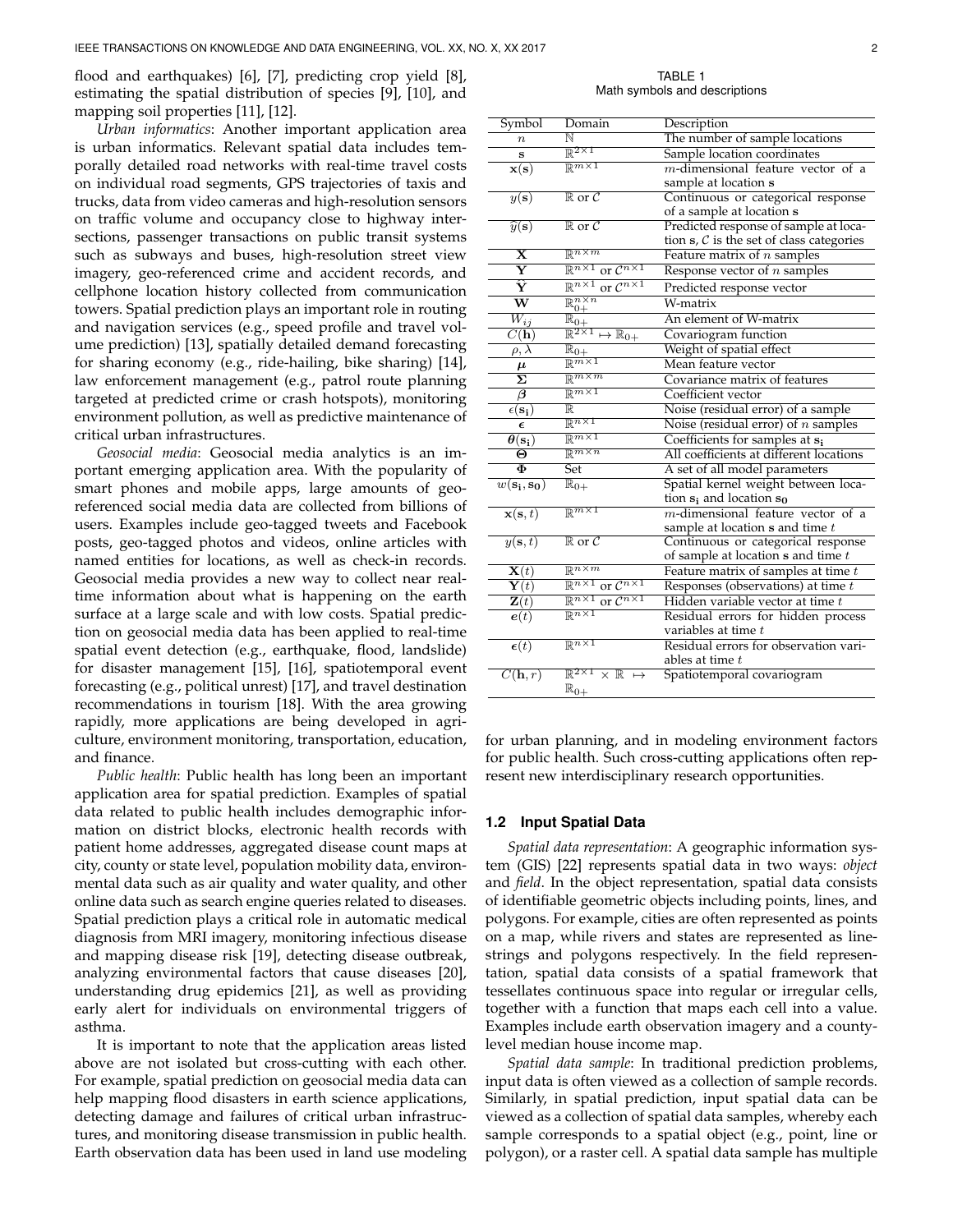non-spatial attributes, one of which is the target response variable to be predicted and the others are explanatory features. Additionally, a spatial data sample also has location information and spatial attributes (e.g., distance to another point, length of a line, area of a polygon). These additional information distinguish spatial data samples out from traditional data samples in two important ways: first, the location information and corresponding spatial attributes can provide additional contextual features in the explanatory feature list; second and more important, implicit spatial relationships exist based on sample locations, making samples not independent and identically distributed (noni.i.d.) For example, in ground sensor observations on soil properties, a sample corresponds to information from one geo-located sensor. Explanatory features can include soil texture, nutrient level, and moisture. The response variable can be whether a type of plant can grow at the location.

Formally, spatial data is a set of spatial data samples  $\{(\mathbf{x}(\mathbf{s_i}), y(\mathbf{s_i})) | i \in \mathbb{N}, 1 \le i \le n\}$ , where *n* is the total number of samples,  $s_i$  is a 2 by 1 spatial coordinate vector for the *i*th sample,  $\mathbf{x}(s_i)$  is a *m* by 1 explanatory feature vector (*m* is the feature dimension), and  $y(\mathbf{s_i})$  is a scalar response (it is categorical for classification, and continuous for regression). The set of spatial samples can also be written in the matrix format,  $(\mathbf{X}, \mathbf{Y})$ , where  $\mathbf{X} = [\mathbf{x}(\mathbf{s_1}), \mathbf{x}(\mathbf{s_2}), ..., \mathbf{x}(\mathbf{s_n})]^T$  is a  $n$ by  $m$  feature matrix, and  $\mathbf{Y} = [y(\mathbf{s_1}), y(\mathbf{s_2}), ..., y(\mathbf{s_n})]^T$  is a n by 1 response vector.

#### **1.3 Formal Problem Definition**

Given a set of spatial data samples with explanatory features  $\mathbf{X} = [\mathbf{x}(\mathbf{s_1}), \mathbf{x}(\mathbf{s_2}), ..., \mathbf{x}(\mathbf{s_n})]^T$  and responses  $\mathbf{Y} = [y(\mathbf{s_1}), y(\mathbf{s_2}), ..., y(\mathbf{s_n})]^T$ , the spatial prediction problem aims to learn a model (or function) f such that  $Y =$  $f(X)$ . Once the model is learned, it can be used to predict the responses at other locations based on their explanatory features. The problem can be further categorized into *spatial classification* for categorical response and *spatial regression* for continuous response.

For example, in earth imagery classification for land cover mapping, input spatial data samples are training pixels whose spectral band values (e.g., red, green, blue, and near-infrared bands) are explanatory features, and whose land cover classes (e.g., forest, water) are response. The output is a classification model that can predict the land cover classes of other pixels based on spectral band values.

Spatial prediction is unique from traditional prediction in data mining. In traditional prediction problems, samples are commonly assumed to be independent and identically distributed (i.i.d.). Thus, a same model can be used to predict every sample independently, i.e.,  $y(\mathbf{s}) = f(\mathbf{x}(\mathbf{s}))$ for ∀s. However, the i.i.d. assumption is often violated in spatial data due to implicit spatial relationships between sample locations. According to the first law of geography, "everything is related to everything else, but near things are more related than distant things" [23]. Ignoring spatial relationships can results in incorrect model assumption and poor prediction performance.

#### **1.4 Challenges**

Spatial prediction poses unique challenges as compared to traditional prediction due to the special characteristics of spatial data. Here we describe these special characteristics in an intuitive way. More mathematically rigorous discussions are in Section 2.

*Spatial autocorrelation (dependency)*: According to Tobler's first law of geography [23], "everything is related to everything else, but near things are more related than distant things." In real world spatial data, nearby locations tend to resemble each other, instead of being statistically independent. For example, the temperatures of two nearby cities are often very close. This phenomenon is also called the spatial autocorrelation effect. The existence of spatial autocorrelation is a challenge because it violates a common assumption by many traditional prediction models, i.e., learning samples are independent and identically distributed (i.i.d.). Ignoring the spatial autocorrelation effect may produce prediction models that are inaccurate or inconsistent with data. For instance, when applying a linear regression model to spatial data, the residual errors are often correlated, instead of being i.i.d. as the model assumes. In earth imagery classification, running classification models that rely on the i.i.d. assumption (e.g., decision tree, random forest) often produces results with artifacts (e.g., salt-andpepper noise) [24].

*Spatial heterogeneity*: Another unique characteristic of spatial data is that sample distribution is often not identical in the entire study area, often called the spatial heterogeneity effect. Specifically, spatial heterogeneity can be reflected in two ways, including spatial non-stationarity and spatial anisotropy. Spatial non-stationarity means that sample distribution varies across different sub-regions. For example, the same spectral signature in earth image pixels may correspond to different land cover types from tropical to temperate regions. This is a challenge because a model learned from global samples may not perform well in each subregions (also referred to as "ecological fallacy" [25]). Spatial anisotropy means that spatial dependency between sample locations is non-uniform along different directions. For example, climate data distribution is often influenced by geographical terrains (e.g., mountain range), showing unique patterns along different directions. Modeling anisotropic spatial dependency is a challenge because such dependency cannot be simply modeled as a function of distance (should be a function of direction as well).

*Limited ground truth*: Real world spatial data often contains a large amount of information on explanatory features due to advanced data collection techniques (e.g., GPS, remote sensor). However, availability of ground truth data (e.g., land cover classes) is often very limited because collecting ground truth involves sending a field crew or hiring well-trained visual interpreters, which is both expensive and time consuming. While limited ground truth is a common challenge in many other non-spatial prediction problems, the cost of collecting ground truth for spatial data is unique in that it includes not only the labeling time cost but also the time cost for the field crew to travel on the ground between sample locations. In addition, the selection of sample locations should also consider the geographical representativeness of samples for rigorous evaluations [26].

*Multiple scales and resolutions*: The last major challenge is that spatial data often exists in multiple spatial scales or resolutions. For example, resolutions of earth observation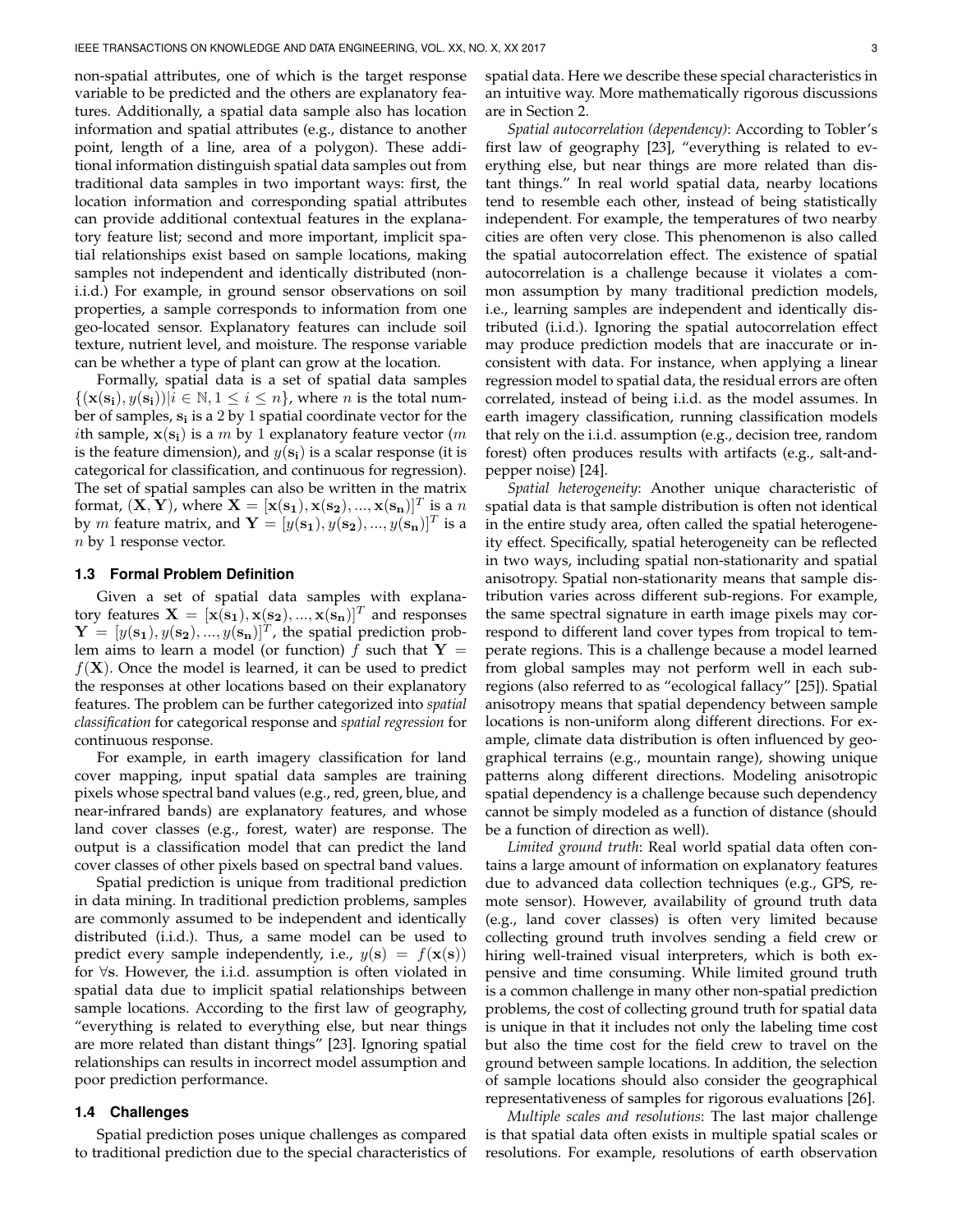imagery pixels range from sub-meter (high-resolution aerial photos) to over hundreds of meters (MODIS satellite image). In precision agriculture, soil properties are recorded by ground sensors at isolated point locations, spectral signatures of crops are measured in aerial imagery that covers the entire study area, and crop yields are often measured at per plot level. This poses a challenge since traditional prediction methods often assume that data samples are at the same scale or resolution. Thus, these models cannot be directly applied. A simple approach of preprocessing to aggregate data into the same scale or resolution may cause the loss of critical information. Other approaches (e.g., statistical downscaling [27]) have been studied, but mostly for particular applications such as climate science. The challenge is still largely underexplored for broad spatial prediction applications.

# **1.5 Comparison with Existing Surveys**

Most existing related surveys focus on general spatial data mining. Ester et al. [28] and Koperski et al. [29] provide early surveys on spatial data mining from a database perspective. Miller et al. [30] have a book on geographic data mining and knowledge discovery that contains spatial prediction as a chapter. The chapter compares a couple of common methods in case studies but does not provide a systematic survey. Shekhar et al. [2], [31], [32] and Atluri et al. [33] provide surveys on general spatial and spatiotemporal data mining, highlighting the unique challenges of mining spatial data and spatial statistical foundation but without systematic review on prediction methods. To the best of our knowledge, there is no systematic survey on spatial prediction methods in the literature.

To fill in the gap, we provide a systematic review on the principles and methods on spatial prediction. We provide a taxonomy of methods based on the unique challenge they address, including spatial autocorrelation (or dependency), spatial heterogeneity, limited ground truth, and multiple spatial scales and resolutions. When introducing each method, we start with the intuition and underlying assumption, then introduce key ideas and theoretical foundation, and finally discuss its advantages and disadvantages. We also introduce several spatiotemporal extensions of methods. Future research opportunities are also identified.

#### **1.6 Scope and Outline**

Due to space limit, we only focus on spatial prediction problems in which samples have fixed locations. Prediction for moving object data such as location prediction and recommendation are beyond our scope. We also do not include methods in computer vision unless input images are geo-referenced such as earth observation imagery. We do not particularly distinguish spatial classification and regression since methods are often exchangeable through logistic transformation.

The outline of the paper is as follows. Section 2 introduces spatial statistics foundations. Section 3 provides a taxonomy of spatial prediction methods based on the key challenge they address, and also introduces spatiotemporal extensions of methods. Future research opportunities are discussed in Section 4. Section 5 concludes the paper.

# **2 SPATIAL STATISTICAL FOUNDATIONS**

Spatial statistics [34], [35], [36] provides a theoretical framework to do exploratory analysis and make inference on spatial data. In spatial statistics, samples corresponding to fixed point locations in continuous space are called *point reference data*, while samples corresponding to fixed cells in the field representation are called *areal data*, as summarized in Table 2. Samples corresponding to random point locations are called *spatial point process*, which are beyond our scope. This section reviews some important spatial statistics concepts that are the foundation of many spatial prediction methods, including spatial autocorrelation, stationarity, isotropy, variogram, covariogram, and spatial heterogeneity.

TABLE 2 Types of spatial data

| Data Representation View |                 | <b>Spatial Statistics View</b> |  |
|--------------------------|-----------------|--------------------------------|--|
| Object                   | Points          | Point reference data           |  |
|                          |                 | Spatial point process          |  |
|                          | Lines           |                                |  |
|                          | Polygons        |                                |  |
| Field                    | Regular cells   | Areal data                     |  |
|                          | Irregular cells |                                |  |

#### **2.1 Spatial Autocorrelation (Dependency)**

The first law of geography indicates that spatial data samples are not statistically independent but correlated, particularly across nearby locations. This effect is also called the *spatial autocorrelation* effect. We exchange the usage of "autocorrelation" and "dependency" on spatial data to mean the same effect. The specific statistics of spatial autocorrelation vary between areal data and point reference data, which are introduced separately below.

#### *2.1.1 Spatial autocorrelation on areal data*

*Spatial neighborhood and W-matrix*: On areal data, spatial data samples are regular or irregular cells in a discrete tessellation of continuous space. The range of spatial dependency is assumed to be within *spatial neighborhood*, which can be defined based on cell adjacency or distance. Most often, two samples (cells) are spatial neighbors if they share boundaries (rook neighborhood), or if they share corners or boundaries (queen neighborhood). Spatial neighborhood relationships across all samples (cells) can be represented by a  $n$  by  $n$ square matrix called W-matrix  $W$ , where  $n$  is the number of samples, element  $W_{ij} > 0$  if the *i*th sample and the *j*th sample are spatial neighbors, and  $W_{ij} = 0$  otherwise (by default,  $W_{ii} = 0$ , i.e., samples are not neighbors of themselves).

*Spatial autocorrelation*: Based on the definition above, spatial autocorrelation statistics is defined as the correlation between observations of the same variable at neighboring cells. One example for continuous response  $y$  is Moran's  $I$ , which is defined as

$$
I = \frac{\sum_{i=1}^{n} \sum_{j=1}^{n} W_{ij}(y(\mathbf{s}_i) - \bar{y})(y(\mathbf{s}_j) - \bar{y})}{(\sum_{i=1}^{n} \sum_{j=1}^{n} W_{ij}) \sum_{i=1}^{n} (y(\mathbf{s}_i) - \bar{y})^2/n}
$$
(1)

where  $\bar{y} = \sum_{i=1}^{n} y(\mathbf{s_i})/n$  with n as the total number of samples (cells). Similar to Pearson's correlation, the value of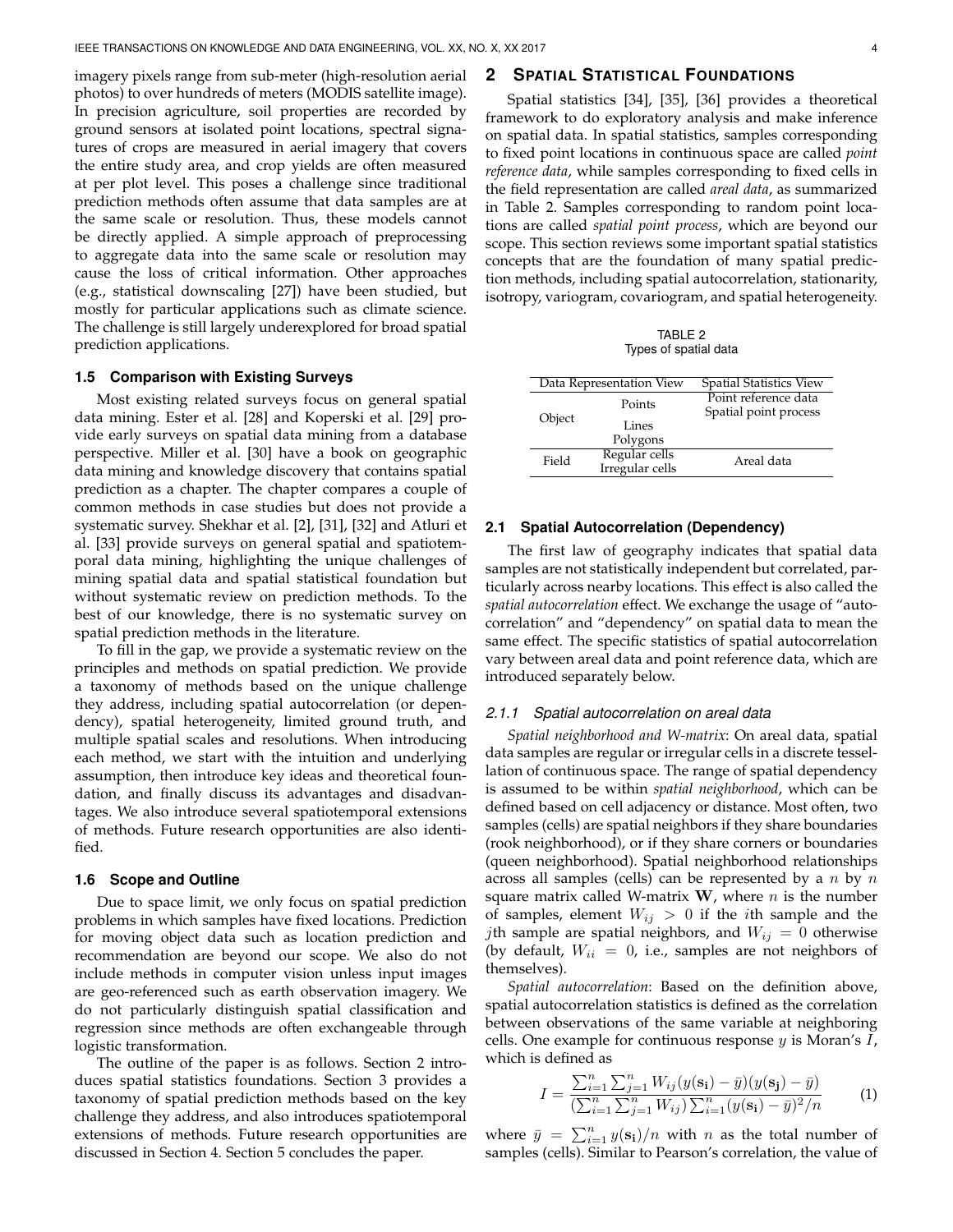Moran's I is within  $[-1, 1]$ . A positive Moran's I indicates that nearby locations tend to have similar values, while a negative  $I$  indicates that nearby locations tend to have different values. There are also other spatial autocorrelation statistics, such as Geary's C, G statistic, Black-Black joint count [34].

#### *2.1.2 Spatial autocorrelation on point reference data*

Spatial autocorrelation statistics on point reference data are different from those on areal data in that they measure correlation between variables at any two locations in continuous space, only based on observations at a limited number of point locations. In order to make such measures possible, further assumptions on data distribution have to be made, including spatial stationarity and isotropy.

*Spatial stationarity*: Spatial stationarity is an assumption that sample statistical properties are location invariant. There are different levels of stationarity assumption according to which statistical properties stay invariant when locations are shifted. The strongest assumption is *strict stationarity*, meaning that the joint distribution of variables at several locations stay unchanged if their locations are shifted by a same distance and direction, i.e.,  $P(y(\mathbf{s_1}), ..., y(\mathbf{s_n})) \equiv$  $P(y(\mathbf{s_1}+\mathbf{h}), ..., y(\mathbf{s_n}+\mathbf{h})), \forall \mathbf{s_1}, \mathbf{s_2}, ..., \mathbf{s_n}, \mathbf{h}$ . This assumption is the strongest because the joint distribution determines all other statistical properties. *Weak stationarity* assumes that the first and second moments of spatial variables are invariant with location shifting, i.e.,  $E(y(s)) \equiv \mu$  and  $Cov(y(\mathbf{s} + \mathbf{h}), y(\mathbf{s})) \equiv C(\mathbf{h})$  for  $\forall \mathbf{s}, \mathbf{h}$ . With the assumption of weak stationarity, the covariance between any two locations is a function  $C(\bf{h})$  on the relative location difference h, which is called *covariogram*. Another weaker assumption is *intrinsic stationarity*, formally,  $E(y(\mathbf{s} + \mathbf{h}) - y(\mathbf{s}))^2 \equiv \gamma(\mathbf{h})$ for  $\forall$ s, **h**. The function  $\gamma$ (**h**) here is also called *variogram*. In practice, a spatial variable usually has a non-constant mean (also called trend)  $E(y(s))$ , so weak (or intrinsic) stationarity is often assumed on residual errors  $y(\mathbf{s}) - E(y(\mathbf{s}))$ .

*Spatial isotropy*: Weak or intrinsic stationarity assumes that the second order statistical property of a variable at two locations is a function of location difference vector only. *Spatial isotropy* further assumes that the properties only depend on distance regardless of direction, i.e., covariogram  $C(\mathbf{h}) \equiv C(h)$  and variogram  $\gamma(\mathbf{h}) \equiv \gamma(h)$ , where  $h = \|\mathbf{h}\|_2$ . In other words, covariance between variables at any two locations only depends on their relative distance.

In a point reference data, assuming weak stationarity and isotropy, we can empirically estimate the variogram or covariogram function by fitting a curve (e.g., linear, spherical, exponential) based on observations at several point locations. Once the curve is fitted, we can get covariance between variables at any two locations simply based on their distance.

From the discussions above, we can observe that the spatial autocorrelation effect (dependency) is measured differently on areal data and point reference data. On areal data, it is based on the definition of spatial neighborhood, while on point reference data, it is based on covariance function (covariogram). The existence of spatial autocorrelation poses a challenge in spatial prediction, since the common assumption that samples are statistically independent in many

traditional prediction models is no longer valid. Ignoring this challenge can lead to poor prediction performance.

#### **2.2 Spatial heterogeneity**

If a spatial distribution is stationary and isotropic, it is called *homogeneous* [35]. Thus, a spatial distribution is *heterogeneous* if it is either non-stationarity or anisotropy. The terms of *homogeneity* and *heterogeneity* should not be confused with homoscedasticity and heteroscedasticity, which specifically refer to properties on variance.

From discussions in Section 2.1, we can see that assuming spatial homogeneity (stationarity and isotropy) can greatly simplify the statistical modeling of spatial data. Thus, this assumption is made in many spatial prediction methods. However, the assumption can be violated by real world spatial data, which is often spatially heterogeneous (spatially non-stationary or anisotropic). For example, spectral features of forest, land and water in earth imagery vary from tropical regions to temperate regions. As another instance of example, when classifying earth observation imagery pixels into water and land, spatial dependency across nearby water locations is anisotropic following geographic terrain and topography (water flows from a higher elevation to a nearby lower elevation due to gravity). Spatial heterogeneity poses a challenge in spatial prediction since a model learned from an entire study area may perform poorly in some local regions.

# **3 A TAXONOMY OF SPATIAL PREDICTION METH-ODS**

This section provides a taxonomy of existing spatial prediction methods, as shown in Figure 1. Methods are first categorized by the unique challenge they address, including spatial autocorrelation, spatial heterogeneity, limited ground truth, and multiple spatial scales and resolutions. Within each category, we further group the methods based on the strategies they use to address the challenge. When reviewing a method, we start from the intuition behind it, highlight underlying assumptions, explain the key ideas, and discuss its advantages and disadvantages. We also discuss spatiotemporal extensions of methods in the end.

#### **3.1 Spatial Autocorrelation (Dependency)**

Addressing the challenge of spatial autocorrelation or dependency requires spatial prediction algorithms to go beyond the independence assumption. Common strategies include spatial contextual feature generation for model inputs, spatial dependency constraint within model structure, and spatial regularization for model objective function.

#### *3.1.1 Spatial contextual feature generation*

One way of incorporating spatial dependency into prediction methods is to augment input data with additional spatial contextual features. The spatial context of a sample location refers to information surrounding it, such as relationships to other objects or locations, attributes of nearby samples, auxiliary semantic information from additional data sources. Once spatial contextual information is added into explanatory features, traditional non-spatial prediction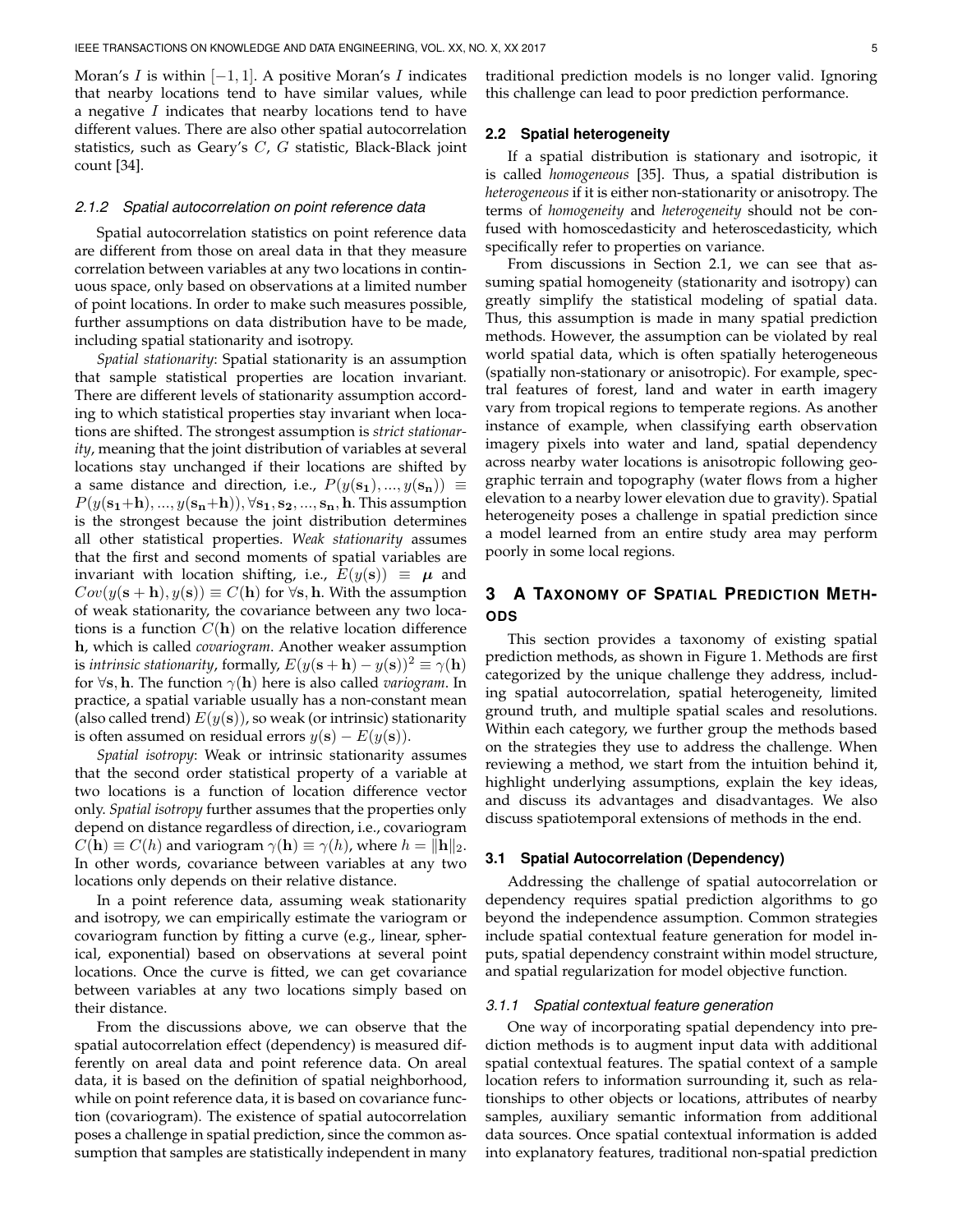

Fig. 1. A taxonomy of spatial prediction methods

methods can be used. We now introduce several approaches to generate spatial contextual features.

*Spatial relationship features*: Spatial contextual features can be generated based on spatial relationships with other locations or objects, such as distance or direction, touching, lying within or overlapping with another object. Spatial relationship features can be readily used in rule-based or decision tree-based models. Examples of techniques include spatiotemporal probability tree model to classify meteorological data on storms [37], [38], multi-relational spatial classification [39], prediction based on spatial association rules [40].

*Spatial contextual features on raster data*: Spatial contextual features have long been used in classifying raster data (e.g., earth observation imagery) to reduce salt-and-pepper noise [41]. Specific methods include neighborhood window filters (e.g., median filter [42], weighted median filter [43], adaptive median filter [44], decision-based filter [42], [45], etc.), spatial contextual variables and textures [46], neighborhood spatial autocorrelation statistics [24], [47], morphological profiling [48], and object-based image analysis (e.g., mean, variance, texture of object segments) [49]. Sometimes, these methods are used in the post-processing step [50].

*Spatial contextual features from multi-source data fusion*: One unique property of spatial data is that information from different sources can be fused into the same spatial framework, providing important spatial contexts for learning samples. For example, when predicting a fine-grained air quality map for an entire city, we can generate contextual features by fusing air quality records at ground stations, weather information, road network and traffic data, as well as POIs [51]. When predicting human behaviors from location history, auxiliary data from geosocial media can provide important semantic annotations [52], [53]. Generating contextual features through data fusion can have its own challenges (e.g., multi-modality, sparsity, noise). Various techniques have been explored such as coupled matrix factorization, and context-aware tensor decomposition with manifold [54].

Spatial contextual feature generation is important in many practical applications (e.g., urban computing) due to two main advantages. First, generating appropriate contextual features can significantly enhance prediction accuracy due to the effectiveness of those features in explaining the response variable. Second, after spatial contextual features are generated, many traditional non-spatial predictive models can be used (e.g., random forest, support vector machine). This is sometimes convenient since there is no need to modify non-spatial prediction models or learning algorithms. At the same time, spatial contextual feature generation may require significant knowledge about the application domain.

#### *3.1.2 Spatial dependency within model structure*

Instead of generating spatial contextual features and utilizing traditional non-spatial prediction methods, we can directly incorporate spatial dependency in model structure. There are three different strategies to do that, including Markov random field based models for areal data, Gaussian process based models for point reference data, and hierarchical models with latent variables which provide a new perspective of capturing spatial dependency for both areal data and point reference data.

*(1) Markov Random Field Based Models*

Markov random field (MRF) is a widely used model for areal data such as earth observation images, MRI medical images, and county level disease count map. An MRF is a random field that satisfies the Markov property: the conditional probability of the observation at one cell given observations at all remaining cells only depends on observations at its neighbors. This property is consistent with the first law of geography that "nearby things are more related than distant things". According to the Brook's lemma [55], the joint distribution of cell observations can be uniquely determined based on conditional probability specified in the Markov property. Furthermore, according to the Hammersley-Clifford theorem [56], the corresponding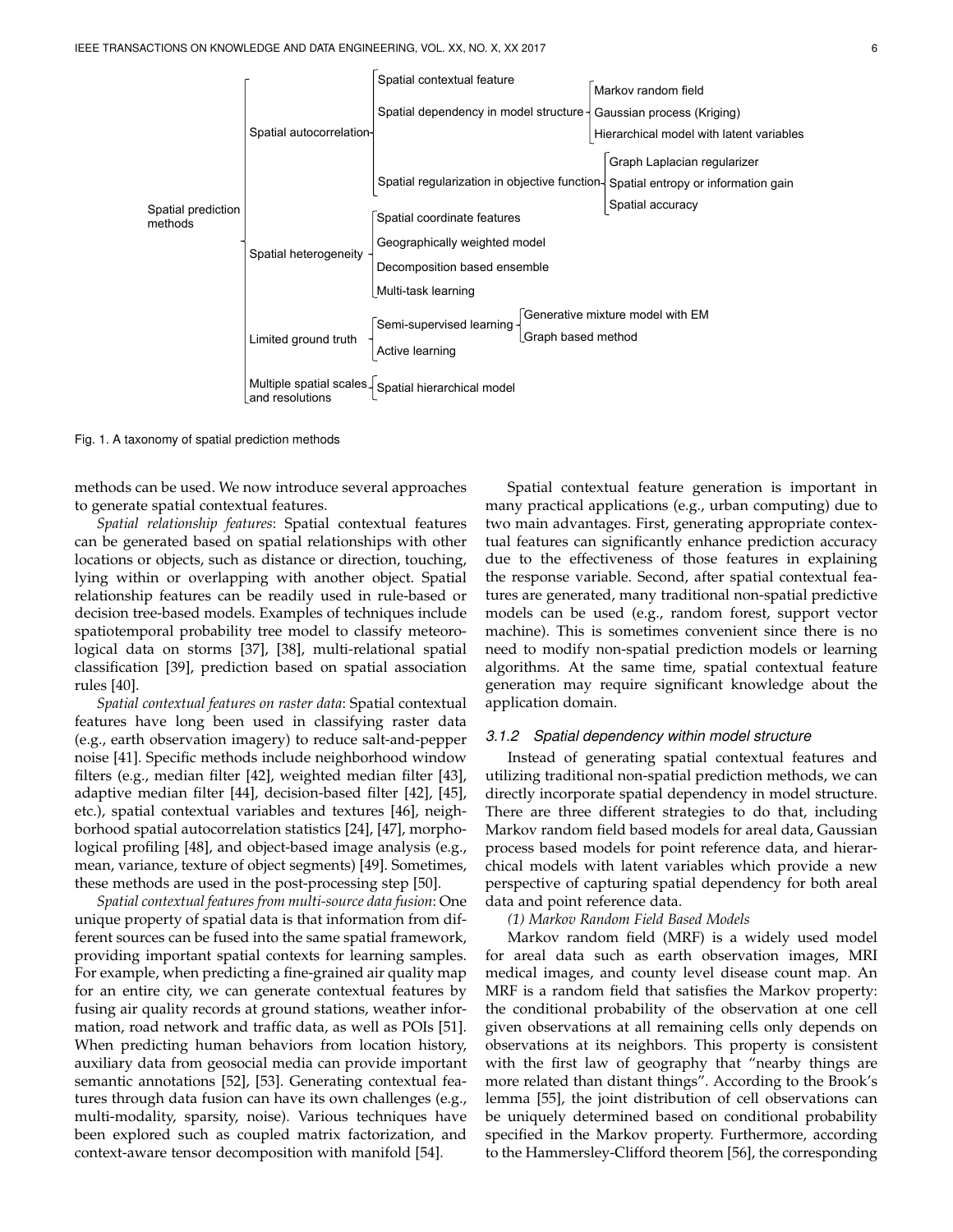joint distribution of MRF has a unique structure: it can be expressed by a set of potential functions on spatial neighbor cliques (i.e., symmetric functions that are unchanged by any permutations of input variables within a clique). Such a joint distribution is also called Gibb's distribution. Equation 2 is an example. Its potential function is  $W_{i,j}(y(\mathbf{s_i}) - y(\mathbf{s_j}))^2$  based on cliques of size two  $(\mathbf{s_i}, \mathbf{s_j})$ . The Markov property simplifies the modeling process: as long as the neighborhood structure is specified, the joint distribution of an MRF can be expressed by a potential function on neighbor cliques. Spatial prediction methods based on MRF include ones that explicitly capture spatial dependency such as Simultaneous Autoregressive models (SAR), ones that implicitly capture spatial dependency such as Conditional Autoregressive models, and ones integrating MRF with other models such as Bayesian classifiers and support vector machines.

$$
P(y(\mathbf{s_1}), ..., y(\mathbf{s_n})) \propto exp\{-\frac{1}{2\sigma^2} \sum_{i,j} W_{i,j}(y(\mathbf{s_i}) - y(\mathbf{s_j}))^2\}
$$
\n(2)

*Simultaneous Autoregressive (SAR) models* (also called *spatial autoregressive models* in spatial econometrics) explicitly express spatial dependency across response variables [57] [35]. SAR models can be better explained by comparison with linear regression. Classical linear regression model is expressed as Equation 3, where **Y** is a  $n$  by 1 column vector

$$
Y = X\beta + \epsilon \tag{3}
$$

of all response variables, **X** is a *n* by *m* sample covariate (feature) matrix,  $\beta$  is a m by 1 column vector of coefficients, and  $\epsilon$  is a n by 1 column vector of i.i.d. Gaussian noise (residual errors). In contrast, the SAR model extends traditional linear regression with an additional spatial autoregressive term, as shown in Equation 4, where W is rownormalized W-matrix, and  $\rho$  reflects the strength of spatial

$$
Y = \rho WY + X\beta + \epsilon \tag{4}
$$

dependency effect. The ith row of the spatial autoregressive term WY is a weighted average of response variables at all neighboring locations of  $s_i$ . Another way to look at SAR is that it multiplies a "smoother" term  $(I - \rho W)^{-1}$  to the mean and residual error of classical linear regression, i.e.,  $\mathbf{Y} = (\mathbf{I} - \rho \mathbf{W})^{-1} \mathbf{X} \boldsymbol{\beta} + (\mathbf{I} - \rho \mathbf{W})^{-1} \boldsymbol{\epsilon}$ . Parameters in SAR can be estimated based on the maximum likelihood method. SAR model can also be extended for spatial classification via logit transformation. It is worth noting that the spatial autoregressive term can also be added into other variables than the responses, such as covariates as in the spatial Durbin model or residual errors as in the spatial error model [58].

*Conditional autoregressive (CAR) models* implicitly express spatial dependency via conditional distribution. One common example in the Gaussian case is shown in Equation 5,

$$
y(\mathbf{s_i})|y(\mathbf{s_j})_{j\neq i} \sim N(\sum_j \frac{W_{ij}}{W_{i+}} y(\mathbf{s_j}), \frac{\sigma^2}{W_{i+}})
$$
(5)

where  $W_{ij}$  is an element of W-matrix, and  $W_{i+}$  is the sum of the ith row. In this case, the conditional distribution of a random variable  $y(\mathbf{s_i})$  given all other random variables

 $y(\mathbf{s}_i)_{i\neq i}$  follows a Gaussian distribution with a mean of neighborhood weighted average. It has been shown in [35] that the corresponding joint distribution is the same as Equation 2. The main advantage of CAR models is that spatial dependency can be easily captured via potential functions on neighboring cliques. However, the joint distribution can be improper (the integral of the CAR model above is not equal to one). In practice, such CAR models are often used as a prior distribution for Bayesian models [59].

*Integrating MRF with other models*: MRF models can also be integrated with other classification and regression methods to incorporate spatial dependency. One important example is MRF-based Bayes classifiers. Bayes classifiers are classification models that utilize maximum a posteriori probability (MAP) estimate in Bayes theorem, i.e.,

$$
\mathbf{Y} = \arg\max_{\mathbf{Y}} \ln P(\mathbf{Y}|\mathbf{X})
$$
  
=  $\arg\max_{\mathbf{Y}} \ln P(\mathbf{Y}) + \ln P(\mathbf{X}|\mathbf{Y})$  (6)  
=  $\arg\max_{\mathbf{Y}} \sum_{i} \ln P(y(\mathbf{s}_i)) + \sum_{i} \ln P(\mathbf{x}(\mathbf{s}_i)|y(\mathbf{s}_i))$ 

where  $X$  and  $Y$  are features and class labels for all samples respectively. The last step of Equation 6 is based on the i.i.d. assumption. MRF-based Bayes classifier [60] replaces the i.i.d. assumption with spatial dependency via MRF models in order to reduce salt-and-pepper noise [61], [62]. Specifically, the joint distribution  $P(Y)$  is expressed as a Markov random field with potential functions defined on neighbor cliques. For example,

$$
\hat{\mathbf{Y}} = \arg \max_{\mathbf{Y}} \ln P(\mathbf{Y} | \mathbf{X})
$$
  
= 
$$
\arg \max_{\mathbf{Y}} \ln P(\mathbf{Y}) + \ln P(\mathbf{X} | \mathbf{Y})
$$
  
= 
$$
\arg \max_{\mathbf{Y}} \left\{ \sum_{ij} \lambda W_{ij} (1 - \delta(y(\mathbf{s}_i), y(\mathbf{s}_j))) \right\}
$$
(7)  
+ 
$$
\sum_{i} \ln P(\mathbf{x}(\mathbf{s}_i) | y(\mathbf{s}_i)) \right\}
$$

where  $\lambda$  is the weight for spatial dependency, the term  $1-\delta(y(\mathbf{s_i}), y(\mathbf{s_j}))$  is a potential function with  $\delta$  as Kronecker delta function (i.e.,  $\delta(y(\mathbf{s_i}), y(\mathbf{s_j})) = 1$  if  $y(\mathbf{s_i}) = y(\mathbf{s_j})$ , and  $\delta(y(\mathbf{s_i}), y(\mathbf{s_j})) = 0$  otherwise). The posterior probability shown in Equation 7 can be considered as an energy function, which is the sum of potential functions on neighboring classes  $y(\mathbf{s_i})$  and  $y(\mathbf{s_j})$  as well as between the feature  $\mathbf{x}(\mathbf{s_i})$ and class  $y(\mathbf{s_i})$  for each sample. Parameters in MRF-based Bayes classifiers can be estimated via graph cut [63] and iterations [64], [65]. MRF-based models with other potential functions have been applied to earth science problems such as drought detection [66].

Another model similar to MRF is *conditional random field* (CRF) [67], which directly models spatial dependency within the conditional probability function  $P(Y|X)$  in Equation 7. Its potential function on class labels within a clique is conditioned on feature vector  $X$ . Several variants of CRF have been proposed including decoupled conditional random field [68], discriminative random field [69] and support vector random field [70]. The difference between MRF and CRF is that the former is generative while the latter is discriminative.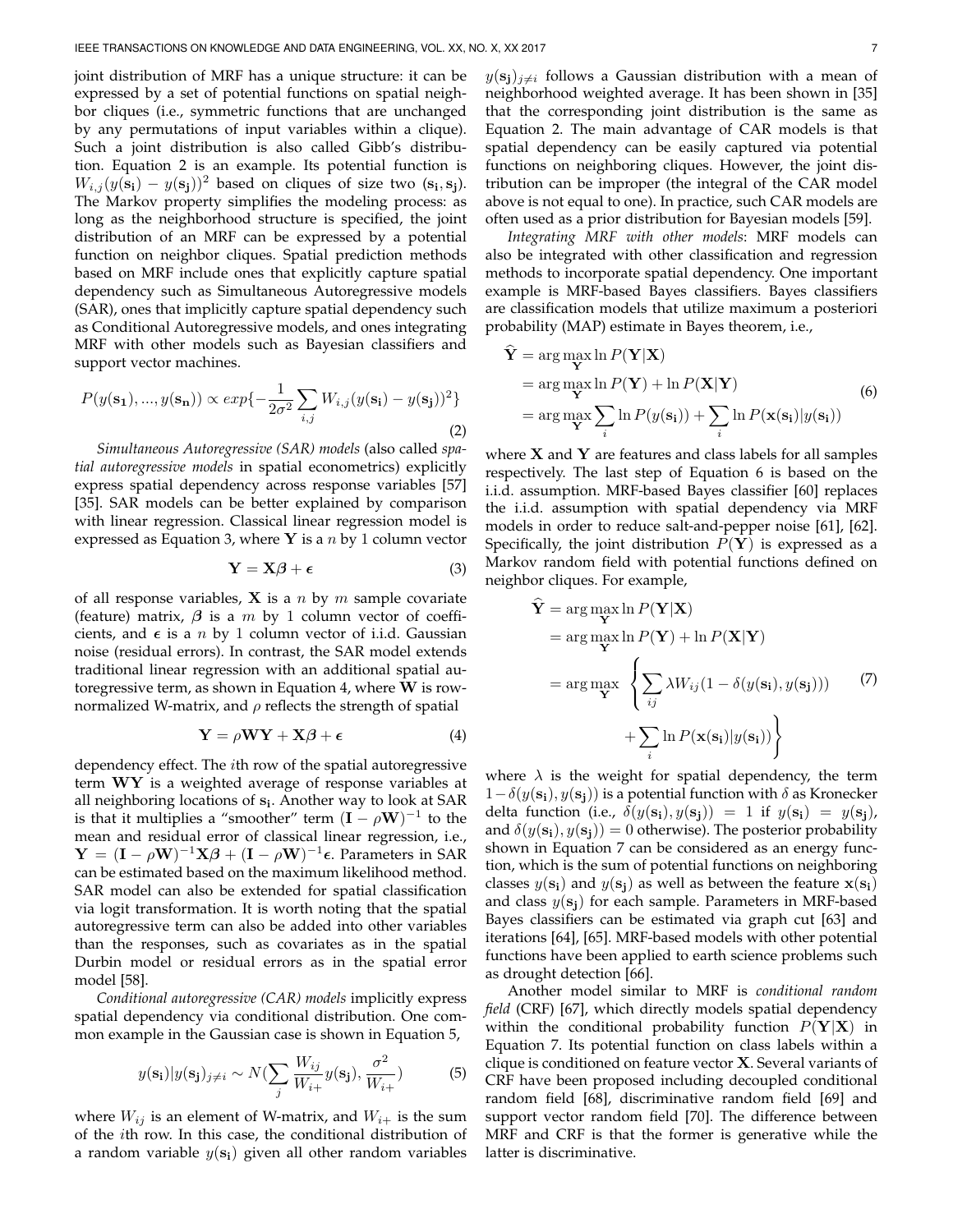TABLE 3 Comparison between Markov random field and Gaussian process

| Method       | Markov random field   | Gaussian process         |
|--------------|-----------------------|--------------------------|
| Spatial data | Areal data            | Point reference data     |
| Spatial de-  | Neighborhood          | Variogram (covariance    |
| pendency     | adjacency matrix      | function on distance)    |
| Assumption   | Conditional indepen-  | Isotropy (covariance de- |
|              | dence given neighbors | pends on distance only)  |

The advantage of MRF-based models is that spatial dependency can be modeled in a very intuitive and simple way (designing potential functions). The limitations include high computational cost in parameter estimation and strong assumptions on the structure of joint probability distribution. In addition, neighborhood relationships are assumed to be given as inputs. Thus, fixed neighborhoods such as square windows are often used for simplicity. For applications where spatial data is anisotropic, determining spatial neighborhood structure is also a challenge.

### *(2) Gaussian process based (Kriging)*

Different from MRF based models that are used for areal data, Gaussian process based models are used for spatial prediction (interpolation) on point reference data [35]. Given observations of a variable at sample locations in continuous space, the problem aims to interpolate the variable at an unobserved location. Gaussian process assumes that observations at any set of sample locations jointly follow a multivariate Gaussian distribution. The mean term at a location is determined by its local covariates. The residual error term at a location is assumed to be weakly stationary and isotropic, so that the covariance matrix can be expressed as a function of distance (covariogram).

Specifically, Gaussian process (Kriging) assumes that any set of sample observations  $\mathbf{Y} = [y(\mathbf{s_1}), ..., y(\mathbf{s_n})]^T$  follows a multivariate Gaussian distribution  $N(\mu, \Sigma)$ , where  $\mu = X\beta$ and  $\Sigma$  is the covariance matrix  $\Sigma_{ij} = Cov(y(\mathbf{s_i}), y(\mathbf{s_j})) =$  $C(\mathbf{s_i}-\mathbf{s_j})$ . The main difference of Gaussian process from classical regression is that the residual errors are not mutually independent (the covariance matrix is not diagonal, and the non-diagonal elements can be determined based on covariogram  $C(\bf{h})$ ). It can be shown that the optimal predictor (minimizing expected square loss) of  $y(\mathbf{s_0})$  given other observations  $y(\mathbf{s_1}), ..., y(\mathbf{s_n})$  is the conditional expectation as shown in Equation 8, which can be estimated based on the covariance structure from covariogram [35]. This method is also called *universal* Kriging since it involves covariates X. Special cases without covariates include *simple Kriging* (with known constant mean) and *ordinary Kriging* (with unknown constant mean) [71].

$$
\widehat{y}(\mathbf{s_0}) = E[y(\mathbf{s_0})|y(\mathbf{s_1}), ..., y(\mathbf{s_n})]
$$
\n(8)

Gaussian process shares some similarities with MRF in that both of them incorporate spatial dependency (autocorrelation) across sample locations into model structure. There are several differences, however, as summarized in Table 3: first, Gaussian process is developed for point reference data while MRF is developed for areal data; second, MRF models spatial dependency through W-matrix  $(W)$  while Gaussian process models spatial dependency through covariance function on spatial distance (covariogram). Similar to MRF which assumes a given neighborhood structure and the Markov property, Gaussian process has assumptions on spatial stationarity and isotropy.

#### *(3) Hierarchical model with latent variables*

Spatial autocorrelation or dependency can be incorporated into predictive models by adding some spatially autocorrelated latent variables into Bayesian hierarchical models (graphical models). Indeed, the Markov random field based models and Gaussian process models discussed above can be considered as special cases or building blocks for hierarchical models with latent variables.

For instance, in Gaussian process (Kriging), sample observations  $Y$  is assumed to follow a multivariate Gaussian distribution  $N(\mu, \Sigma)$  where  $\mu = X\beta$ , and the covariance matrix  $\Sigma$  can be decomposed into two components, one is  $\sigma^2 I$  for i.i.d. Gaussian noise, and the other is a nondiagonal matrix  $H$  to capture covariance based on covariogram  $H_{ij} = C(\mathbf{s_i} - \mathbf{s_j})$  (introduced in Section 2.1.2). This formulation can be rewritten as a hierarchical model in Equation 9, where  $\omega(\mathbf{s_i})$  is a latent

$$
y(\mathbf{s_i}) = \mathbf{x}(\mathbf{s_i})^T \boldsymbol{\beta} + \omega(\mathbf{s_i}) + \epsilon(\mathbf{s_i})
$$
\n(9)

variable and the vector  $[\omega(\mathbf{s_1}),...,\omega(\mathbf{s_n})]^T$  follows a multivariate Gaussian distribution with zero mean and covariance matrix  $H$  [35]. The hierarchical model expresses the response variables by adding i.i.d. noise and non-i.i.d. variables for spatial effect. It is illustrated in Figure 2, in which  $\epsilon(s_i)$  and  $\epsilon(s_i)$  (as well as  $x(s_i)$  and  $x(s_i)$ ) are independent,  $y(\mathbf{s_i})$  and  $y(\mathbf{s_i})$  are conditionally independent given latent variables  $\omega(\mathbf{s_i})$  and  $\omega(\mathbf{s_i})$ . Latent variables  $\omega(\mathbf{s_i})$ at different locations  $s_i$  reflect the spatial (autocorrelation) effect since they follow a joint Gaussian distribution with a non-diagonal covariance matrix (i.e., correlation exists across neighboring  $\omega(\mathbf{s_i})$  and  $\omega(\mathbf{s_j})$ ).



Fig. 2. Hierarchical model view for Gaussian process

Another instance of example is disease risk mapping on areal data [35]. The count of disease events at one county  $s_i$  can be assumed to follow a Poisson distribution  $Po(n(\mathbf{s_i})r(\mathbf{s_i}))$  where  $n(\mathbf{s_i})$  is the known number of high risk people,  $r(s_i)$  is the variable for disease risk  $(r(\mathbf{s_i}) \in [0,1])$ , and  $n(\mathbf{s_i})r(\mathbf{s_i})$  is the expectation of the Poisson distribution in county  $s_i$ . We assume the distribution in Equation 10, where  $\mathbf{x}(s_i)$  is the covariate vector,  $\beta$  is the

$$
r(\mathbf{s_i}) = exp{\{\mathbf{x}(\mathbf{s_i})^T \boldsymbol{\beta} + \epsilon(\mathbf{s_i})\}}
$$
(10)

coefficient vector, and  $\epsilon(\mathbf{s_i})$  is i.i.d. Gaussian noise, then the problems becomes a non-spatial problem, i.e., each county is independent from each other. However, in reality, though disease risk at different counties may be different, nearby counties have a high tendency to have similar risks. To reflect this phenomena, we can further model the disease risks at different counties as in Equation 3, where  $\omega(\mathbf{s_i})$  is an

$$
r(\mathbf{s_i}) = exp{\{\mathbf{x}(\mathbf{s_i})^T \boldsymbol{\beta} + \omega(\mathbf{s_i}) + \epsilon(\mathbf{s_i})\}}
$$
(11)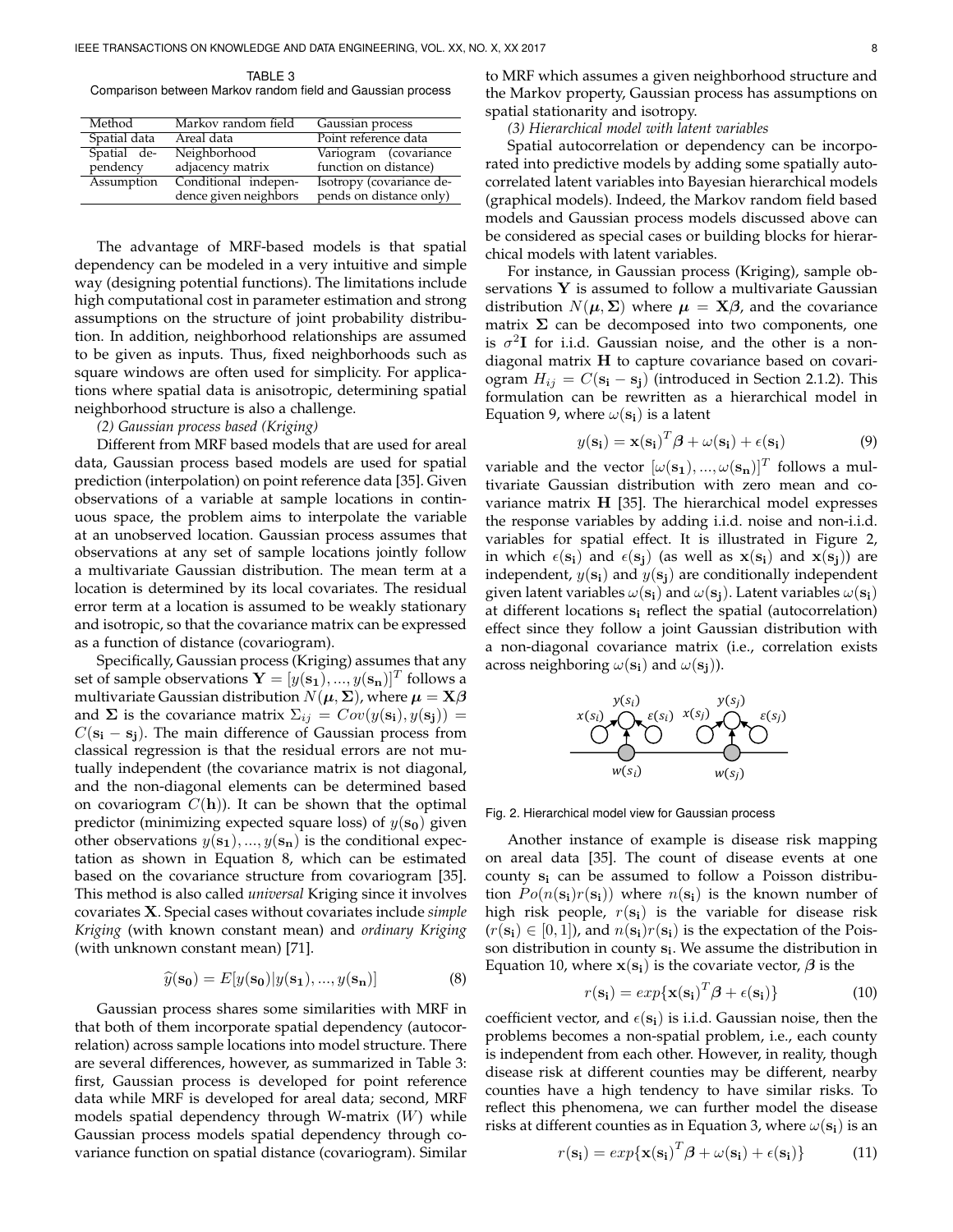additive term for the spatial autocorrelation effect. For instance,  $\omega(\mathbf{s_i})$  can be a conditional autoregressive (CAR) model. This hierarchical model has a similar structure as the one in Figure 2 based on the similar conditional independence assumption.

Latent variable can also be used to incorporate spatial autocorrelation for corrupted observation data. Observations of a target variable may be corrupted or missing due to noise or errors in data collection process, even though the true values of the variable should be uncorrupted with a high spatial autocorrelation. Corrupted observations will impact the performance of predictive models since training samples are inaccurate. To address this issue, a latent variable approach has been proposed [72], in which a corrupted observation  $y(\mathbf{s_i})$  depends on a corresponding uncorrupted (spatially autocorrelated) latent variable  $z(\mathbf{s_i})$ , i.e.,  $y(\mathbf{s_i}) = f(z(\mathbf{s_i}))$ , and the latent variable depends on covariates  $z(\mathbf{s_i}) = g(\mathbf{x}(\mathbf{s_i}))$ . The entire model is hierarchical as illustrated in Figure 3. Model learning involves estimating parameters for functions  $f$  and  $h$ .



Fig. 3. Hierarchical model view for spatial sequence with corrupted class labels  $u$ 

The advantage of using hierarchical models with latent variables to incorporate spatial dependency is that the modeling process is simple and intuitive, providing flexibility in model design. For example, such models have been used in real estate appraisal [73] and event forecasting from social media data [74]. The main issue is the computational cost. Learning parameters involves iterative methods such as EM algorithms or Markov Chain Monte Carlo simulation. The computational cost can be high for large data with many nodes (variables).

#### *3.1.3 Spatial regularization in objective function*

In addition to explicitly modify model structure to capture spatial dependency, we can also extend the objective (or loss) function with an additional spatial regularization term. In this way, the learning algorithm favors parameter values that not only make accurate prediction at individual locations but also show high spatial autocorrelation in predicted map. The model here can refer to a single model such as linear regression or a composite of multiple models with one at each location.

*Spatial regularization in multi-model prediction:* Multimodel prediction utilizes a composite of local models with one model at each location (or sub-region) in the study area. Each local model has its own parameters that can be learned by minimizing prediction errors on learning samples at this location. However, independently learning these local models at individual locations risks overfitting due to the large number of parameters in multiple models. To solve this issue, spatial autocorrelation constraint on model parameters can be added to the objective function. The main idea is to create an overall loss function by summing up individual loss of local models with a regularization term that penalizes inconsistent model parameters at neighboring locations. The underlying assumption is that nearby models should have similar parameters due to spatial autocorrelation.

One common spatial regularizer based on the spatial autocorrelation effect is graph Laplacian regularizer [75]. The idea is to consider each local model as a node and spatial neighborhood relationships between locations as edges, and to penalize neighboring nodes with very different parameters. Approaches have been proposed with different types of base models, including linear regression [76], logistic regression [77], and support vector machine [77], [78]. Consider linear regression base model as an example, the traditional loss function is the sum of square errors, i.e.,

$$
L(\Theta) = \sum_{i} \|\mathbf{X}(\mathbf{s_i})\theta(\mathbf{s_i}) - \mathbf{Y}(\mathbf{s_i})\|_2^2 \tag{12}
$$

where  $s_i$  is the location (or region) for the *i*th model (task),  $X(s_i)$  and  $Y(s_i)$  are the feature matrix and response vector for all samples at  $s_i$ , and  $\mathbf{\Theta} = [\theta(\mathbf{s_1}),...,\theta(\mathbf{s_n})]$  is a  $m$ by *n* matrix of all model parameters. Minimizing  $L(\Theta)$  is equivalent to minimize loss functions on each location  $s_i$ independently since there parameters  $\theta(s_i)$  and  $\theta(s_j)$  are independent for  $i \neq j$ . This leads to a large number of parameters and potential risks for model overfitting. To address this issue, graph Laplacian regularizer is added, penalizing differences of model parameters at neighboring locations. Specifically, the regularization term is

$$
\Omega(\mathbf{\Theta}) = \frac{1}{2} \sum_{ij} W_{ij} ||\boldsymbol{\theta}(\mathbf{s_i}) - \boldsymbol{\theta}(\mathbf{s_j})||_2^2 = Trace(\mathbf{\Theta} \mathbf{L} \mathbf{\Theta}^T) \tag{13}
$$

where  $W_{ij}$  is the element of W-matrix with  $W_{ij} = 1$  when  $s_i$  and  $s_j$  are neighbors and  $W_{ij} = 0$  otherwise, **L** is a graph Laplacian matrix. The combined loss function will be Equation 14, where  $\lambda$  controls the degree of spatial smoothness among parameters.

$$
L(\mathbf{\Theta}) = \sum_{i} ||\mathbf{X}(\mathbf{s_i})\boldsymbol{\theta}(\mathbf{s_i}) - \mathbf{Y}(\mathbf{s_i})||_2^2 + \lambda Trace(\mathbf{\Theta} \mathbf{L} \mathbf{\Theta}^T) \tag{14}
$$

The advantage of this approach is that the model is very intuitive, easily interpretable, and generally applicable to different base models as long as their loss function is differentiable. In practice, parameters can be estimated iteratively via Newton Raphson methods [79]. It is worth noting that the graph Laplacian regularizer here has subtle differences from the one often used in semi-supervised learning. In semi-supervised learning, there is only one model instead of multiple models, and the regularizer penalizes parameter values whose model predictions at neighboring locations are inconsistent.

*Spatial decision trees:* Decision tree classifiers have been widely used for spatial classification problem in earth science [80], [81] due to simplicity, interpretability, computational efficiency, and being non-parametric. However, decision tree implicitly assumes that samples are independent and identically distributed. This assumption is often violated in spatial data due to spatial autocorrelation, resulting in artifacts in prediction results. To address this limitation, *spatial decision trees* have been proposed [24], [82], [83], [84], [85] that incorporate the spatial autocorrelation effect into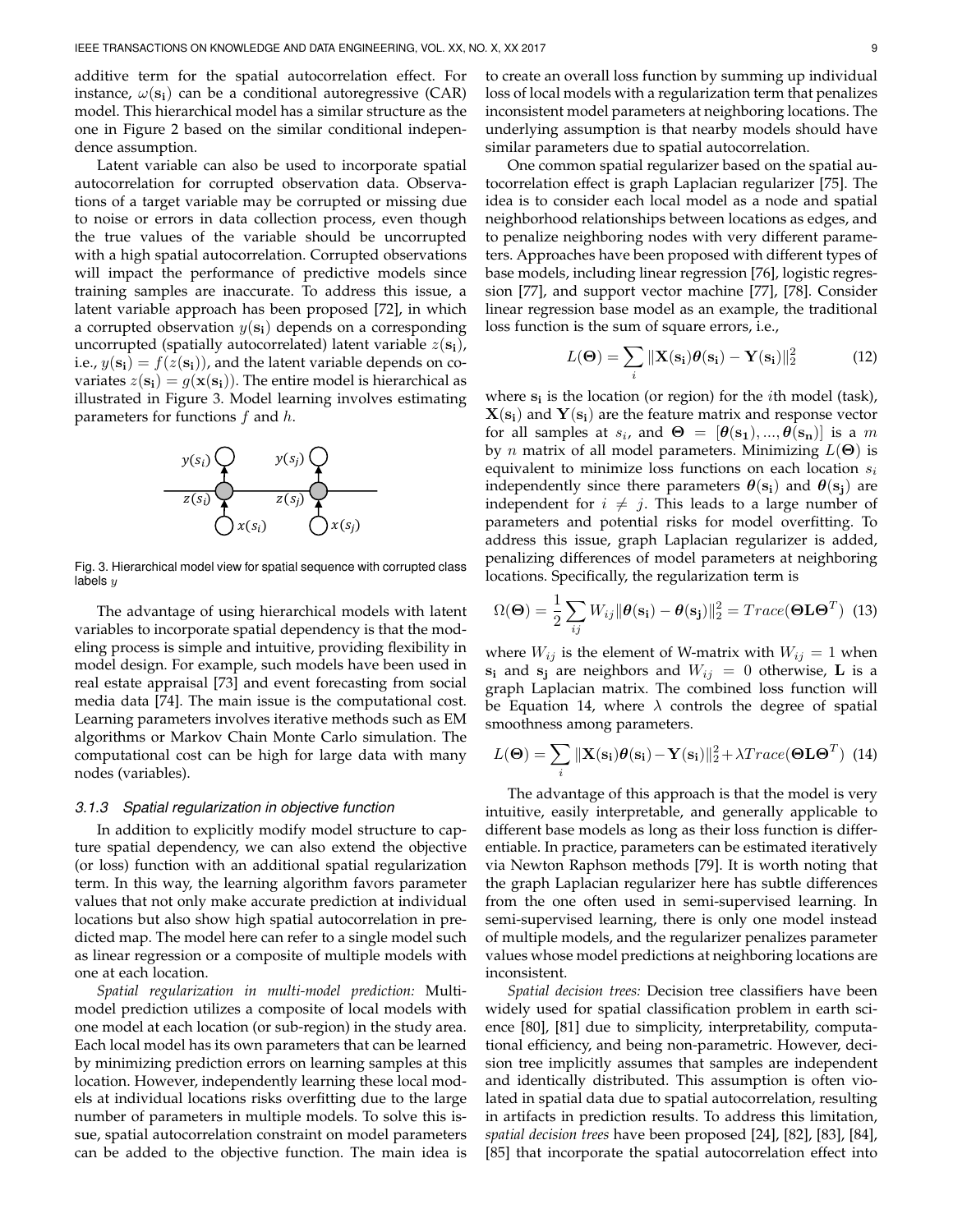TABLE 4 Comparison of different methods addressing spatial autocorrelation

| Method                    | Advantages                                             | <b>Disadvantages</b>                              |
|---------------------------|--------------------------------------------------------|---------------------------------------------------|
| Spatial contextual fea-   | Easy to use, do not require modifying models and       | Subjective, need to regenerate all candidate fea- |
| ture generation           | learning algorithms, no restriction on model types     | tures for each problem                            |
| Spatial dependency in     | Intuitive, clear theoretical properties                | Restricted to fixed type of models and distribu-  |
| model structure           |                                                        | tions, model learning is computational expensive  |
| Spatial regularization in | Intuitive, clear theoretical properties, less restric- | Requiring models with differentiable objective    |
| object function           | tion on types of models                                | functions, no guarantee with optimal solutions,   |
|                           |                                                        | computationally expensive                         |

decision tree learning algorithms. This is usually done by modifying the entropy or information gain heuristic. The main idea is that selection of a tree node test should be based on not only class purification but also the spatial arrangement of samples being split on the map.

Specifically, decision trees often use entropy and information gain measures to select tree node tests. Entropy measures the impurity of class distribution. Its value is high when the probabilities of different classes are close with each other (high class impurity). Information gain is defined as the decrease of entropy after training samples are split by a tree node test. Decision tree learning algorithms select a tree node test with the maximum information gain each time. However, this heuristic ignores the spatial pattern on how training samples are split on a map. According to spatial autocorrelation, we can assume that nearby training samples with the same class should be split into the same subset, such that they are likely to be predicted into the same class. Several approaches have been proposed that extend the traditional entropy or information gain definition with spatial regularization, including spatial entropy based on spatial distance [83], spatial information gain based on spatial autocorrelation statistics such as Moran's I and Geary's C [84], [85] and Gamma index [82]. Different spatial entropy or information gain definitions make different assumptions on the ground truth class map. Distance based spatial entropy assumes that samples from each class form a globally compact cluster with high inter-class sample distance and low inner-class sample distance. Spatial autocorrelation statistics based spatial information gain assumes that there are good tree node tests that can separate neighboring samples from different classes into different subsets while keeping neighboring samples from the same class within the same subset.

Spatial decision tree inherits the merits of decision tree model family such as interpretability and non-parametric nature. However, since entropy and information gain is only a greedy heuristic, there is no guarantee on global optimality. For example, if all input feature maps tend to have poor spatial autocorrelation, spatial entropy or information gain will still select one among them. In this scenario, extending the candidate tree node tests to incorporate neighborhood autocorrelation statistics will help [24].

*Spatial accuracy objective function:* In traditional classification problems, the objective function is often measured on each sample, e.g., if a sample is misclassified or not, regardless how far the predicted class is away from the nearest true class. Consider the example of classifying raster cells into "with bird nest" and "without bird nest". If a cell that is mistakenly predicted as "with bird nest" is very close

to an actual bird nest cell, the prediction accuracy on this sample should be considered higher than zero. Thus, spatial accuracy [61] has been proposed to measure not only how accurate each cell is predicted by itself but also how far it is from the nearest location of its true class.

Table 4 compares the three different strategies to incorporate spatial autocorrelation (or dependency) into spatial prediction, including spatial contextual feature generation, spatial dependency within model structure, and spatial regularization in objective function. Spatial feature generation is simple and intuitive, without the need of modifying model structures and learning algorithms. But selecting candidate features can be subjective, requiring strong knowledge related to the application domain. The process needs to be repeated for a different problem instance. The latter two approaches are intuitive with clear theoretical properties, making it easy to design models and learning algorithms. But they rely on strong assumptions on model types, and are often computationally expensive.

#### **3.2 Spatial Heterogeneity**

Spatial heterogeneity is another major challenge in spatial prediction problems. Spatial data samples often do not follow an identical distribution in the entire study area. A global model that is learned from samples in the entire study area may produce poor predictions for local regions. For example, the relationships between house price and house age may differ dramatically between suburb and urban areas. There are several approaches in the literature to address the challenge of spatial heterogeneity, including location dependent model parameters, decomposition based spatial ensemble, and multi-task learning. The main idea behind these methods is to use a composite of local or regional models that are location sensitive to replace a single global model.

#### *3.2.1 Spatial coordinate features*

One simple strategy to make a model location sensitive is to incorporate spatial coordinates into the feature (covariate) vector. For example, incorporating spatial coordinate features into regression can fit a trend surface that is location dependent. Similarly, spatial coordinate features in decision trees can split samples not only in the feature space but also in the geographic space. However, due to the fact that spatial locations are multi-dimensional, considering spatial coordinates as separate features cannot effectively model heterogeneous spatial data where homogeneous sub-regions have arbitrary footprint shapes. For example, a decision tree model learned from data with spatial coordinate features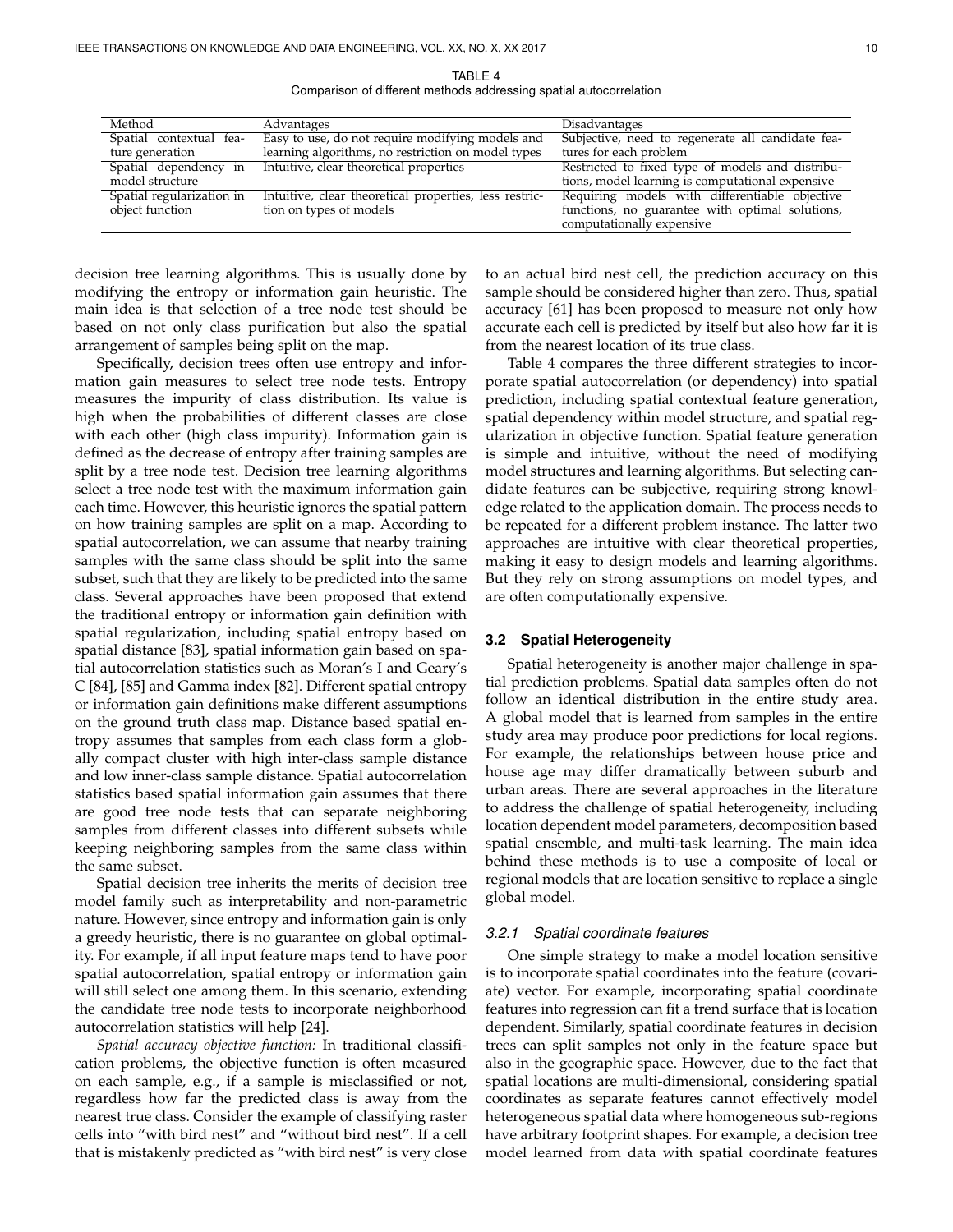

Fig. 4. Illustration of geographically weighted model based on kernel function (source of image: [86])

s<br>6 often partitions the geographical space in parallel with often partitions are geographical space in paramer with based on<br>the vertical or horizontal axis, and thus cannot effectively learning London house price data provide a manufacturery teaming partition the geographic space into irregular footprints. 
<br>
leave a

# spatial variation in the value of flatted properties is displayed in Figure 2.12 obtained *3.2.2 Geographically Weighted Models*

A geographically weighted model addresses the chal-<br>A geographically weighted model addresses the chalthe river and Richmond in the western half of the western half of the western half of the western hadden lenge of spatial heterogeneity, particularly spatial non- models.<br>stationarity by logming a distinct model at each leastion - Sexual stationarity, by learning a distinct model at each location Several Servers Several periodic station but the periodic station but the periodic station but the periodic station but the periodic station of the periodic stati so that the model parameters are foculton dependent. When their more mask the local model, there are geographically classify to very very very very very local model, the samples have higher weights. so that the model parameters are location dependent. When

 $\frac{1}{2}$  one common example is geographically weighted re- ing, or a end Common Cample to Seegraphically weighted to<br>gression (GWR) [86]. GWR can be better explained through Although it might be tempt of the two surfaces of the two surfaces of the two surfaces of the two surfaces of the two surfaces of the two surfaces of the two surfaces of the two surfaces in the two surfaces of the two surf gression,  $y(s_i) = x(s_i)^T \beta + \epsilon(s_i)$ , model coefficients  $\beta$  are features b gression,  $g(s_1) = \mathbf{x}(s_1)$ ,  $\beta + \epsilon(s_1)$ , indeer coefficients  $\beta$  are readings. trast, the model coefficients of GWR is location dependent spatial saturation of GWR is location dependent  $y(\mathbf{s_i}) = \mathbf{x}(\mathbf{s_i})^T \boldsymbol{\beta}(\mathbf{s_i}) + \epsilon(\mathbf{s_i}).$  The coefficient  $\boldsymbol{\beta}(\mathbf{s_0})$  at a new is to use  $g(s_1) = X(s_1) - \beta(s_1) + C(s_1)$ . The coefficient  $\beta(s_0)$  at a new surface than Gaussian Collection and Worsen Collection Superior Collection where the weight for each training sample is determined by satellite in where the weight for each training sample is acternated by its distance to  $s_0$ . Specifically, this is shown in Equation 15, two-step first segments.

$$
\beta(\mathbf{s_0}) = \operatorname{argmin}_{\beta(\mathbf{s_0})} \sum_i w(\mathbf{s_i}, \mathbf{s_0}) (y(\mathbf{s_i}) - \mathbf{x}(\mathbf{s_i})^T \beta(\mathbf{s_0}))^2
$$
 then gro  
(15) algorithm (15)

where  $w(\mathbf{s_i}, \mathbf{s_0})$  is determined by a spatial kernel weighting sample shows function, e.g.,  $w(\mathbf{s_i}, \mathbf{s_0}) = exp\{-\frac{1}{2} || \mathbf{s_i} - \mathbf{s_0} ||_2^2\}$ . A sample that sample si is closer to the current model location has a higher weight  $\frac{1}{\text{First--the}}$ following the spatial autocorrelation effect, as illustrated by  $\frac{1}{\mu}$ Figure 4. It is worth noting that both GWR and SAR (Section 3.1.2) are spatial regression models that incorporates is that SAR still assumes that model coefficients are same spatial autocorrelation or dependency. The main difference for all locations, and thus does not address the challenge of spatial heterogeneity, while GWR addresses spatial heterogeneity by learning a set of model parameters at each location.

> The main idea of geographically weighted models using spatial kernel weighting has been extended to general linear models [87] and principle component analysis [88]. It can also be generalized to many other methods, such as decision trees, support vector machines. In these cases, we only need to precompute the relative weights for all other samples to a location of interest so that a local model can be learned for that location.

> The advantages of geographically weighted models include simplicity and effectiveness in incorporating local

effects. Two main limitations exist though. First, the computational cost is high since a model needs to be learned for each location of interest in the continuous space. Second, geographical weights of samples are determined by spatial kernel functions assuming that the geographical influence of samples to a location only depends on their distances (spatial isotropy). This assumption is often violated by real world geographic data due to spatial anisotropy when homogeneous sub-regions have arbitrary shape.

#### *3.2.3 Decomposition based ensemble*

 $\frac{d}{dt}$  determined of the bandwidth is necessary as part of the bandwidth is necessary as part of the bandwidth is necessary as  $\frac{1}{t}$  as  $\frac{1}{t}$  as part of the bandwidth is necessary as part of the bandwidth is ne The assumption is that spatial data consists of a number of homogeneous sub-population within which the relationship between sample features and class labels is consistent. Based on this assumption, decomposition based ensemble learning uses a divide-and-conquer strategy to first partition data into different homogeneous sub-groups, and then learns a local model in each sub-group. This approach generally belongs to ensemble learning [89], [90], [91], which aims to boost predictive accuracy by learning multiple based models.

> Several decomposition based ensemble methods partition multi-modular input data in feature vector space, including mixture of experts [92], [93] and multimodal ensemble [94], [95]. Partitioning is often done via feature clustering, or a gating network. However, partitioning input data in feature vector space may not effectively separate samples with class ambiguity, i.e., samples with similar explanatory features belong to different classes in different spatial regions. Several approaches have been proposed to partition spatial samples in the geographical space. One approach is to use auxiliary information such as road networks and census blocks together with spectral information to segment satellite imagery into different sub-regions [96]. Similarly, a two-step spatial ensemble method has been proposed that first segments sample locations into homogeneous patches, then group patches into different zones via a bisecting algorithms [97]. Another approach is based on competition strategy [98], which involves an initial partitioning, and sample shifting across boundaries.

> Decomposition based ensemble has several advantages. First, the spatial footprints of local models can have arbitrary shapes. This overcomes the limitations of geographically weighted models, which assume spatial isotropy (circular shapes). Second, once spatial decomposition is done in preprocessing, traditional classification models can be used for each sub-region without the need of developing new classification algorithms. Several limitations exist as well. First, finding a good decomposition in geographic space is computationally challenging. Second, most decompositionbased spatial ensemble approaches assume that future test samples lie within the same spatial framework as training samples. Thus, methods cannot be applied to test samples beyond the training area.

#### *3.2.4 Multi-task learning*

Multi-task learning is a common machine learning technique for heterogeneous data [99]. The main idea is to group learning samples into different tasks, and to simultaneously learn models in different tasks according to task relatedness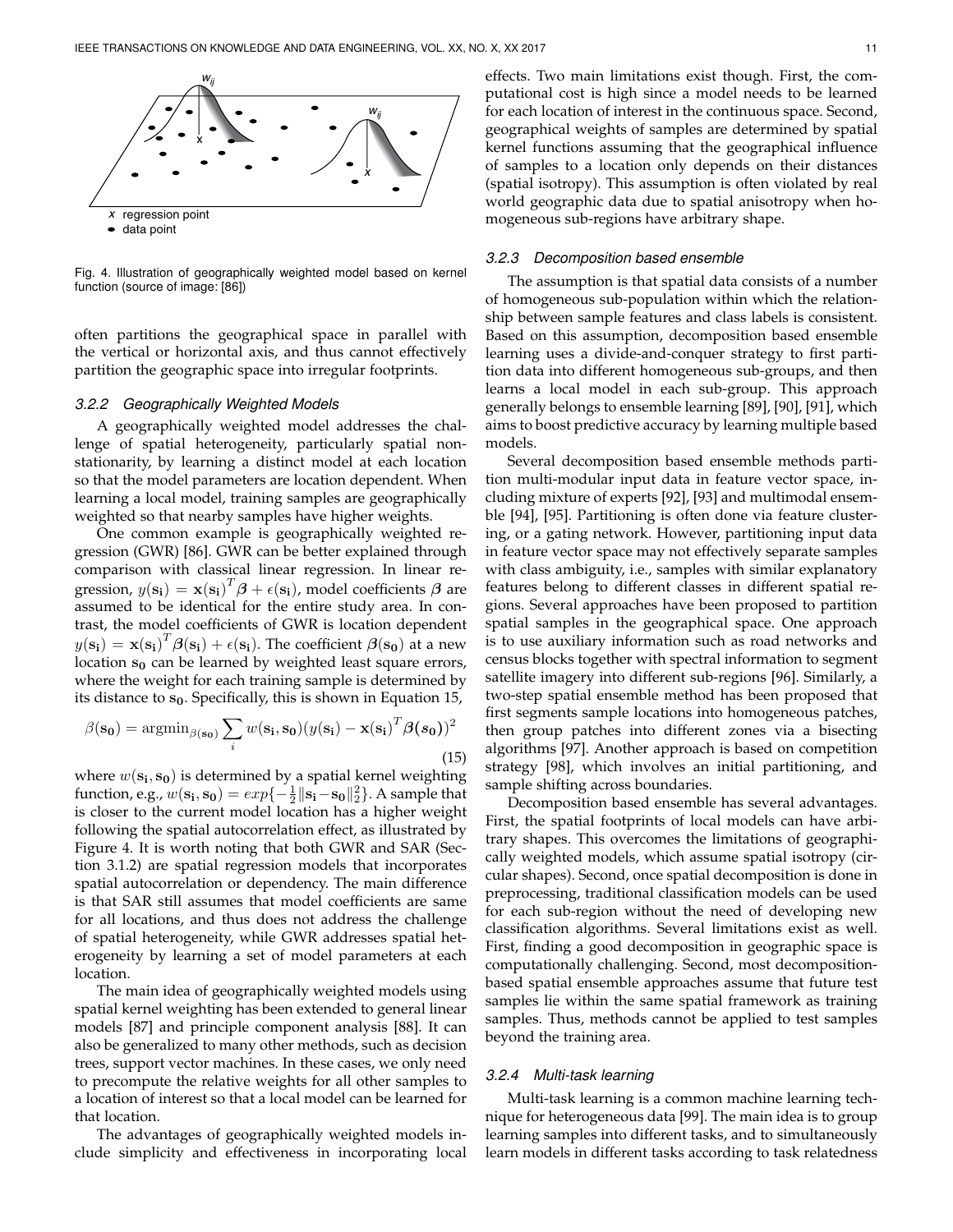TABLE 5 Comparison of different methods addressing spatial heterogeneity

| Method                                     | Advantages                                                                                               | <b>Disadvantages</b>                                                                                                                                        |
|--------------------------------------------|----------------------------------------------------------------------------------------------------------|-------------------------------------------------------------------------------------------------------------------------------------------------------------|
| Geographical weighted<br>model             | Simple and intuitive, clear theoretical properties,<br>no restriction on types of models                 | Underlying assumption of isotropy can be invalid                                                                                                            |
| Decomposition<br>based<br>spatial ensemble | No restriction on types of models and shapes of<br>homogeneous zones                                     | Decomposing space into homogeneous zones for<br>local models can be non-trivial                                                                             |
| Multi-task learning                        | No restriction on shapes of homogeneous zones,<br>capturing spatial dependency between local mod-<br>els | Restriction to local models with differentiable ob-<br>jective functions, decomposing space into homoge-<br>neous zones for local models can be non-trivial |

(e.g., models from related tasks share the same set of features). When used to address spatial heterogeneity, multitask learning approach is similar to decomposition based ensemble approach above in that it also learns local models (tasks) in different regions or locations, but it is different in that parameters of local models are jointly learned together according to the task relatedness (nearby models tend to have similar parameters).

The main question is how to identify different tasks and task relationships. One approach is to use each location (spatial point or raster cell) as a task and to use spatial neighborhood relationships as task relatedness, which can be determined by spatial distance or cell adjacency [17], [76]. Another approach is to conduct spatial clustering on sample locations. Each cluster is a task, and clusters that are closer to each other are more related [77]. Task relatedness can also be determined by inferring conditional independence of class probability distribution [100]. When learning models from related tasks, a graph Laplacian regularizer can be used to enforce that nearby models have similar parameters [76], [77] (details are in spatial regularization for multiple model prediction in Section 3.1.3). Graph Laplacian regularizer will not only incorporate spatial autocorrelation effect, but also reduce overfitting when the number of training samples is limited. The base models can be linear model, or generalized linear model such as logistic regression, as well as other models as long as the objective function is differentiable.

Similar to decomposition based ensemble, multi-task learning approach has the advantage of flexibility in spatial footprint shapes of sub-regions. It has additional advantages of incorporating spatial autocorrelation and avoiding overfitting with limited training samples. However, it also has more constraints on the choice of base models (those with differentiable objective functions). In addition, determining sub-regions for local tasks as well as relationships between tasks can be non-trivial. A detailed comparison of geographically weighted models, decomposition based spatial ensemble, and multi-task learning approaches are summarized in Table 5.

#### **3.3 Limited Ground Truth**

In real world spatial prediction problems, input data often contains abundant explanatory features but very limited ground truth. For example, in earth image classification for land cover mapping, a large number of learning samples (image pixels) are collected with explanatory features (spectral band values) but only a small set of these samples have ground truth (land cover types). Collecting ground truth is both expensive and time consuming, requiring to send a field crew on the ground or recruit visual interpreters. There are two general strategies to address the challenge, including semi-supervised learning and active learning.

#### *3.3.1 Semi-supervised learning*

Semi-supervised learning methods utilize labeled samples together with unlabeled samples in model learning to improve prediction performance. There are many different semi-supervised learning methods, including generative models such as mixture of Gaussian with EM algorithm, graph-based methods, transductive support vector machine, co-training and self-training (more details can be found in a survey [101]). Due to space limit, we briefly introduce three popular methods that have been used in spatial classification and prediction problems.

*Generative mixture of models and EM algorithm:* This method assumes that feature values of samples from different classes follow a mixture model such as mixture of Gaussian. Unlabeled samples are used to improve the estimate of conditional distribution of feature values under each class. For example, in Gaussian mixture model, the joint distribution of features and classes is  $P(\mathbf{x}(s_i), y(s_i) = c_j) =$  $\alpha_{c_j} N(\mathbf{x}(\mathbf{s_i}); \boldsymbol{\mu}_{c_j}, \boldsymbol{\Sigma}_{c_j})$ , where  $\alpha_{c_j}$  is the prior probability  $P(y(\mathbf{s_i}) = c_j)$ ,  $\boldsymbol{\mu}_{c_j}$  and  $\boldsymbol{\Sigma}_{c_j}$  are the mean and covariance of the normal distribution for conditional probability  $P(\mathbf{x}(s_i)|y(s_i) = c_i)$ . Unlabeled samples can be incorporated in the maximum likelihood estimation of model parameters. Specifically, the log likelihood function with both labeled and unlabeled samples can be written as

$$
LL(\mathbf{X}, \mathbf{Y}; \mathbf{\Phi}) = \sum_{1 \leq i \leq n_L} \log \left( \alpha_{y(\mathbf{s}_i)} N(\mathbf{x}(\mathbf{s}_i); \boldsymbol{\mu}_{y(\mathbf{s}_i)}, \boldsymbol{\Sigma}_{y(\mathbf{s}_i)}) \right) + \sum_{n_L + 1 \leq i \leq n_L + n_U} \log \left( \sum_{y(\mathbf{s}_i) \in C} \alpha_{y(\mathbf{s}_i)} N(\mathbf{x}(\mathbf{s}_i); \boldsymbol{\mu}_{y(\mathbf{s}_i)}, \boldsymbol{\Sigma}_{y(\mathbf{s}_i)}) \right)
$$
(16)

where  $\Phi$  represents all parameters,  $n<sub>L</sub>$  and  $n<sub>U</sub>$  are the numbers of labeled and unlabeled samples respectively. The log likelihood of unlabeled samples are incorporated in the second term of Equation 16, where their unknown class labels (latent variables) are marginalized out (summation over  $y(\mathbf{s_i}) \in C$ ). Expectation and Maximization (EM) algorithm can be used [102] to iteratively update model parameters and the hidden classes of unlabeled samples (latent variables).

Gaussian mixture model has been used in semisupervised classification of earth imagery with the maximum likelihood classifiers [103], [104]. Its advantages include clear assumptions and theoretical properties. The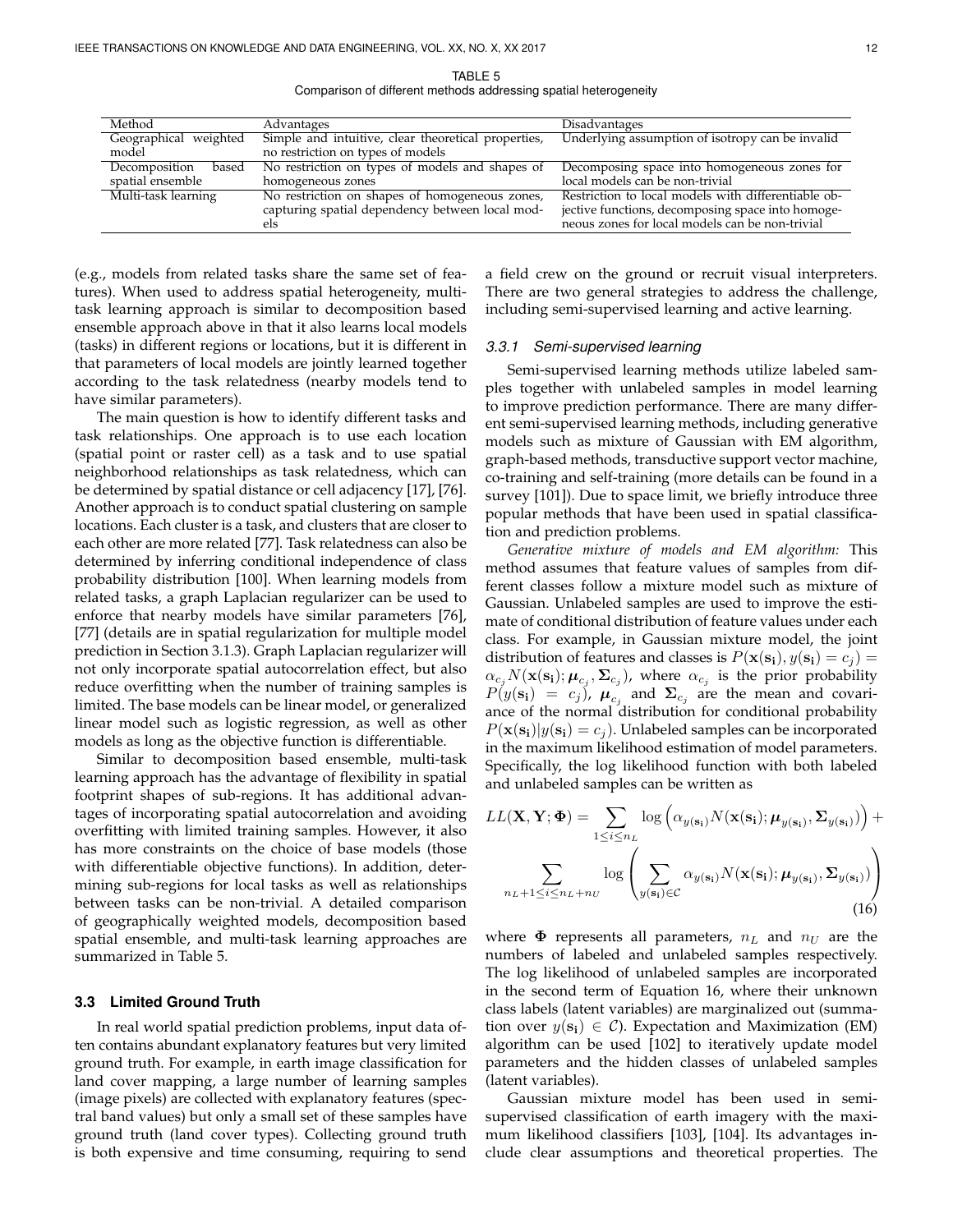main limitation is that the assumptions of i.i.d. distribution and Gaussian class conditional distribution can be violated by real world spatial data. Ideas have been explored that incorporate the Markov property into semi-supervised max likelihood classifiers [105].

*Graph-based methods:* The graph-based approach first constructs a graph, in which nodes are spatial data samples (both labeled and unlabeled) and the edges are determined by the distance or similarity between samples (e.g., feature similarity, geographical proximity, or both via composite kernels [106]). The main assumption is that samples that are close with each other have a high chance to share the same class labels. The loss function thus consists of two components, one for the prediction accuracy on labeled samples, and the other for the smoothness of predictions on neighboring samples. Specifically,

$$
L(\mathbf{Y}, \hat{\mathbf{Y}}) = \sum_{i} (y(\mathbf{s_i}) - \hat{y}(\mathbf{s_i}))^2 + \lambda \sum_{i,j} W_{ij} (\hat{y}(\mathbf{s_i}) - \hat{y}(\mathbf{s_j}))^2
$$
\n(17)

where  $y(\mathbf{s_i})$  and  $\hat{y}(\mathbf{s_i})$  are the true response and predicted response for the sample at location  $s_i$ ,  $W_{ij}$  is the element of W-matrix corresponding to  $s_i$  and  $s_j$  whose value can be determiend by feature similarity or spatial proximity. Various computational algorithms exist to estimate class labels that minimize the loss function, including graph min-cut algorithm, iterations with neighborhood updates, or a closed form solution when the loss function is differentiable [101]. Graph regularizer has also been used with support vector machines for hyperspectral earth image classification [107].

The graph-based method looks similar to the graph Laplacian regularization method in Section 3.1.3. The main difference is that in semi-supervised learning, there is only one model and the graph regularizer smoothes model predictions on nearby samples, while in multiple model prediction in Section 3.1.3, there are multiple models at different locations and the graph regularizer smoothes the parameters of nearby models. The advantage of graphbased methods for semi-supervised spatial prediction is its simplicity and intuitiveness. However, its performance may be degraded if the assumption on the smoothness of neighboring classes is violated.

*Self-training and co-training:* Self-training methods iteratively expand the set of training samples by adding predicted classes on unlabeled samples. Predictions with the highest confidence will be selected and added into the training set. The model is iteratively updated based on the expanded training set. In spatial classification, spatial neighborhood expansion is often used to select unlabeled samples, i.e., we can select unlabeled samples that are spatial neighbors of a labeled sample [108], [109]. This follows the first law of geography, i.e., nearby samples tend to resemble each other in their class labels. Co-training is another semi-supervised learning method. Similar to selftraining, it augments the training set by selecting samples with the highest confidence from model prediction. The difference is that co-training uses multiple conditionally independent feature sets (or views) and learns one classifier for each feature set (or view). Each classifier selects an unlabeled sample with highest prediction confidence and adds it to the shared expanded training set. Co-training has

been used for spatial classification problems, particularly earth image classification. In this case, different feature sets (views) can be spectral versus spatial features [110], derived features from different image sub-blocks [111], or features from different data sources with various resolutions such as Landsat [112], MODIS [113], and high resolution aerial photos.

The advantages of self-training and co-training include that the method is general for many different model families and that the process is automated without need for extra human intervention. The limitation is that the methods rely on accurate model predictions. If a model prediction with the highest confidence is still erroneous, adding the predicted samples into training sets can further impact model performance. In addition, the computational cost is high since a model needs to be re-trained for each iteration.

#### *3.3.2 Active learning*

Active learning [114], [115] addresses the challenge of limited ground truth by manually labeling a carefully selected subset of unlabeled samples. The main question is how to select the subset of unlabeled samples that can enhance prediction performance the most and with the minimum labeling costs. There are several strategies to do this, including selecting samples with the highest uncertainty, samples on which a committee of models disagree the most, samples that have the highest expected model change, or samples with the best expected error reduction. The process is often iterative: models are re-trained after new training samples are added. More details can be found in a survey [114].

For spatial prediction, sample locations need to be considered when selecting unlabeled samples because collecting class labels often involves sending a field crew traveling between locations on the ground. If selected locations of unlabeled samples are spatially disperse, the travel costs will be high. Thus, unlabeled samples that are spatially clustered are preferred over those that are spatially disperse. To this end, a region-based active learning method [116] has been proposed for remote sensing image classification. In each iteration, the method selects a window of pixels that have the most overall disagreement by a committee of models. Another spatial cost-sensitive active learning [117], in order to find a travel route that covers the top-K most uncertain samples with the minimum travel cost.

The advantage of active learning approach is that it can improve labeling efficiency since samples with the most uncertainty are first labeled. Its main limitation is that human labor is still needed so the amount of ground truth data being collected is often limited. In addition, human experts who manually collect ground truth labels may need to wait for model re-training in each iteration.

#### **3.4 Multiple Scales and Resolutions**

Another challenge in spatial prediction is that spatial data may exist in multiple spatial scales and resolutions. For example, resolutions of earth observation imagery range from sub-meter to hundreds of meters. In addition to raster imagery, spatial data can also contain point reference data such as soil samples. Many existing predictive models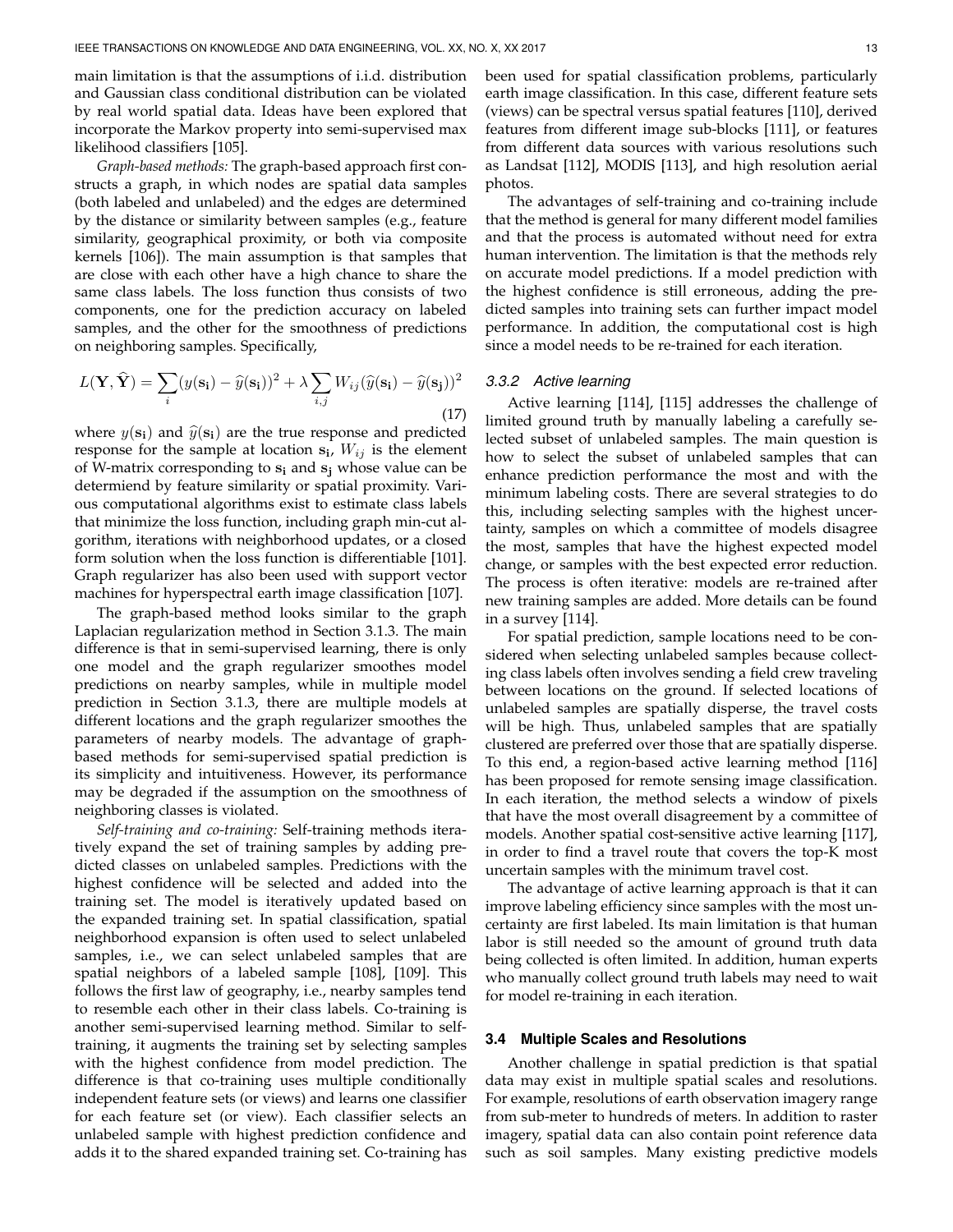assume that data samples are from the same scale and resolution, and thus are not directly applicable to multiscale and multi-resolution data. Moreover, spatial patterns or relationships between explanatory features and the target response variable can be scale dependent (also called the Modifiable Area Unit Problem (MAUP) [118]).

One existing strategy to address this challenge is to build spatial hierarchical models. A hierarchical model has multiple layers ordered by spatial scales, and each layer consists of spatial units at the same scale or resolution. Each spatial unit in a layer has its own predictive model, and relationships between parameters in different models can be established based on the scale hierarchy. As a specific example, a hierarchical multi-source feature learning framework [119] has been proposed to forecast spatiotemporal events based on features from multiple scales including cities, states, and countries. Another example is the problem of modeling count of caries in human teeth. Each subject (person) has a number of tooth, and a tooth has different surfaces. Spatial neighborhood relationships exist across nearby tooth surface in the same subject. A Bayesian hierarchical model has been used to capture such spatial hierarchy [120]. Spatial hierarchical models have also been used in crime event forecasting [121]. In this work, distributed spatiotemporal patterns from multi-resolution data are ensembled in predictive modeling.

Hierarchical spatial models have several advantages, including intuitive model design, utilizing data from different sources in different scales or resolutions, and capturing spatial dependency within and across spatial scales. The main limitation lies in model complexity, e.g., high computational cost, and risk of overfitting.

#### **3.5 Spatiotemporal Extensions to Prediction Methods**

In many spatial prediction problems, both space and time are critically important. For example, the time of day (e.g., rush hour versus non-rush hour) plays an important role in air quality prediction due to its impacts on the amount of traffic emissions. Adding the time dimension into spatial data creates new data representation and statistical concepts. More details can be found in a recent survey on spatiotemporal data mining [32].

Compared with spatial prediction, spatiotemporal prediction poses two unique challenges: spatiotemporal autocorrelation and temporal non-stationarity. The effect of *spatiotemporal autocorrelation* means that samples tend to resemble each other not only in nearby locations but also at close times. The effect of *temporal non-stationarity* means that statistical properties are dynamic over time. Addressing these challenges require extensions to existing spatial prediction methods. Due to space limit, we only introduce a few well-known examples.

#### *3.5.1 Spatiotemporal Autocorrelation*

*Spatiotemporal contextual features*: Many methods discussed in Section 3.1.1 that generate spatial contextual features can be readily used or extended for spatiotemporal data. For example, additional contextual features can be generated in temporal sequences of raster data (e.g., earth imagery) based on sample attributes in spatiotemporal neighborhoods [122]. Contextual features can also be generated by fusing data from multiple sources into a common spatiotemporal framework (e.g., spatial grid cells and time intervals) [54]. After features are generated, we can apply traditional non-spatiotemporal prediction methods.

*Spatial panel data model*: Spatial panels refer to spatiotemporal data containing time series observations at a number of spatial locations (e.g., zip codes, cities, states) [123]. Spatial panel data models, therefore, refer to prediction models whose response variables are spatial panels. One simple form is a pooled linear regression model with spatial specific effects but without spatial interaction effects,

$$
y(\mathbf{s_i}, t) = \mathbf{x}(\mathbf{s_i}, t)^T \boldsymbol{\beta} + \mu(\mathbf{s_i}) + \epsilon(\mathbf{s_i}, t)
$$
(18)

where  $i \in \mathbb{N}, 1 \le i \le n$ ,  $t \in \mathbb{N}, 1 \le t \le T$ , n and T are the numbers of locations and time steps respectively,  $\mu(\mathbf{s_i})$ is the spatial specific term (depending on location regardless of time), and  $\epsilon(\mathbf{s_i}, t)$  is i.i.d. Gaussian noise. The model can also be represented in matrix form,

$$
\mathbf{Y}(t) = \mathbf{X}(t)\boldsymbol{\beta} + \boldsymbol{\mu} + \boldsymbol{\epsilon}(t) \tag{19}
$$

where  $\mathbf{Y}(t) = [y(\mathbf{s_1}, t), ..., y(\mathbf{s_n}, t)]^T$  is a n by 1 response vector at time  $t$ ,  $\mathbf{X}(t) = [\mathbf{x}(\mathbf{s_1}, t), ..., \mathbf{x}(\mathbf{s_n}, t)]^T$  is a n by m covariate (feature) matrix at time  $t$ ,  $\mu$  is a n by 1 vector for spatial specific effect, and  $\epsilon(t)$  is a n by 1 vector with i.i.d. Gaussian residual errors. Based on the simple form, spatial autoregressive (interaction) term (Section 3.1.2) can be added to the response vector  $\mathbf{Y}(t)$  (Equation 19), or to the covariate matrix  $\mathbf{X}(t)$  (Equation 20), or to residual errors (Equation 21 with  $\phi(t) = \rho \mathbf{W} \phi(t) + \epsilon(t)$ ).

$$
\mathbf{Y}(t) = \rho \mathbf{W} \mathbf{Y}(t) + \mathbf{X}(t)\boldsymbol{\beta} + \boldsymbol{\mu} + \boldsymbol{\epsilon}(t) \tag{20}
$$

$$
\mathbf{Y}(t) = \rho \mathbf{W} \mathbf{X}(t) + \mathbf{X}(t)\boldsymbol{\beta} + \boldsymbol{\mu} + \boldsymbol{\epsilon}(t) \tag{21}
$$

$$
\mathbf{Y}(t) = \mathbf{X}(t)\boldsymbol{\beta} + \boldsymbol{\mu} + \boldsymbol{\phi}(t) \tag{22}
$$

Spatial panel data models extend simple pooled linear regression with spatial specific effects and spatial interaction effects, but without considering the temporal autocorrelation effect (dependency at nearby time steps).

*Spatiotemporal autoregressive model (STAR)*: Spatiotemporal autoregressive model (STAR) extends spatial autoregressive model (SAR) by incorporating temporal autoregression. Specifically, the SAR model can be generally written as  $(\mathbf{I} - \rho \mathbf{W})\mathbf{Y} = \mathbf{X}\boldsymbol{\beta} + \boldsymbol{\epsilon}$ . The term  $\mathbf{I} - \rho \mathbf{W}$  helps to remove spatial autoregressive effect from the response vector  $Y$  so that residual errors  $\epsilon$  are i.i.d. Spatiotemporal autoregressive model generalizes  $X$  and  $Y$  from spatial data to spatiotemporal data (stacking all samples into different rows), and also extends  $\mathbf{I} - \rho \mathbf{W}$  to incorporate temporal autoregressive effect  $\mathbf{I} - \rho_S \mathbf{W}_S - \rho_T \mathbf{W}_T$  or spatiotemporal autoregressive effect  $(I - \rho_S \mathbf{W}_S)(I - \rho_T \mathbf{W}_T)$ , where  $\mathbf{W}_S$  and  $\mathbf{W}_T$  model spatial neighbors and temporal neighbors respectively.

*Spatiotemporal Kriging*: Spatiotemporal Kriging is an extension of Kriging for spatiotemporal interpolation. It assumes that  $n$  observations in continuous space and time  $\{y(\mathbf{s_i}, t_i)|i \in \mathbb{N}, 1 \le i \le n\}$  follow a multi-variate Gaussian distribution  $N(\mu, \Sigma)$ . The mean vector  $\mu$  can be modeled as a linear function of sample covariates and coefficients, and the covariance matrix  $\Sigma$  can be determined based on *spatiotemporal covariogram*. Assuming both spatial and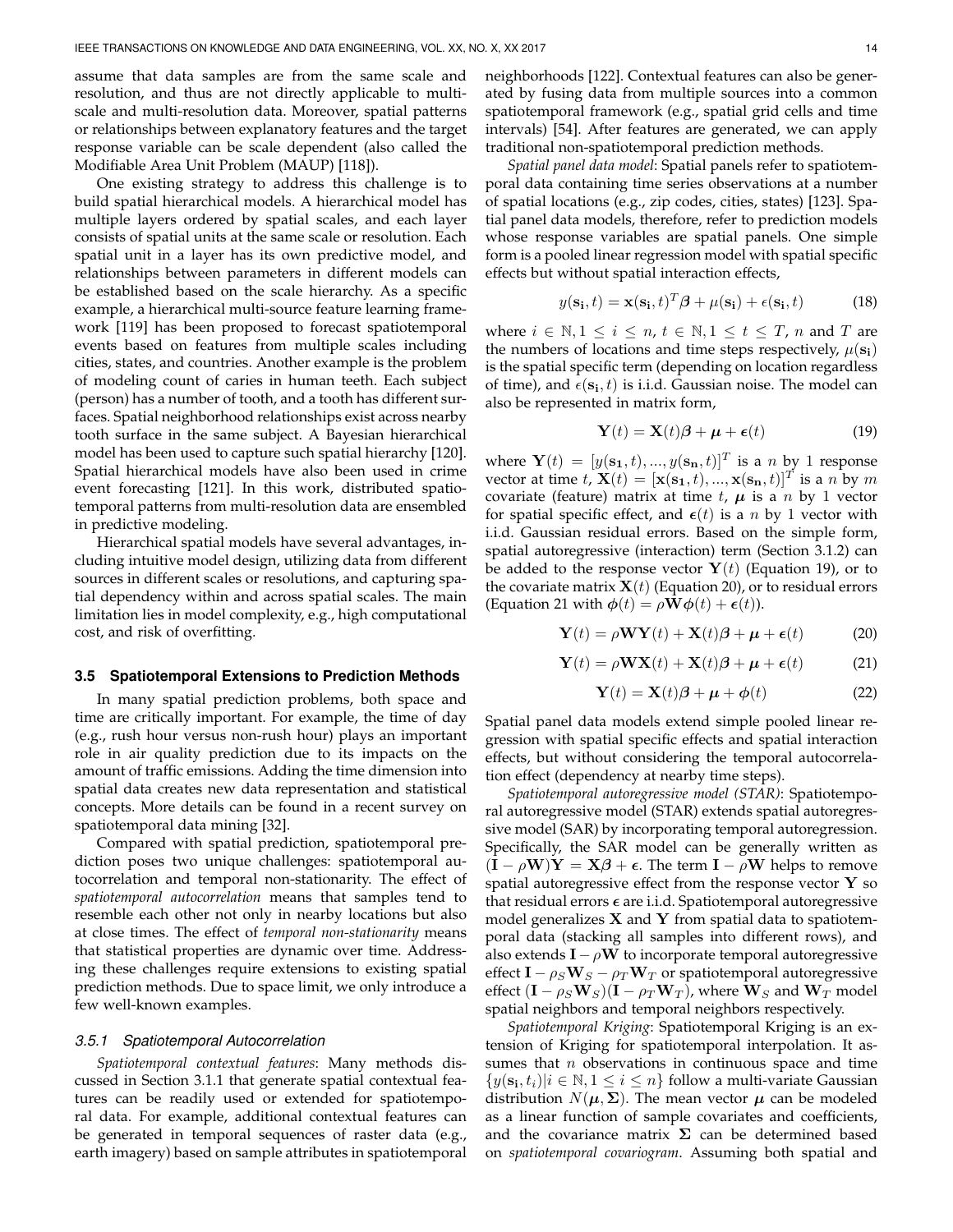temporal stationarity, covariance between two variables are location and time invariant, as in Equation 23. The function

$$
Cov(y(\mathbf{s},t), y(\mathbf{s} + \mathbf{h}, t + r)) \equiv C(\mathbf{h}, r)
$$
 (23)

 $C(\mathbf{h}, r)$  is called spatiotemporal covariogram. Similar to Kriging, once spatiotemporal covariogram function is empirically estimated, we can derive the covariance matrix of joint Gaussian distribution based on sample location and time differences. Unknown observation at a new location and time  $y(\mathbf{s_0}, t_0)$  can be estimated through conditional expectation as shown in Equation 24.

$$
E(y(\mathbf{s_0}, t_0)|y(\mathbf{s_i}, t_i), 1 \le i \le n)
$$
\n(24)

#### *3.5.2 Temporal Non-stationarity*

Temporal non-stationarity means that sample distribution can be varying over time. This poses a challenge in that we cannot fit a same prediction model for all time steps. Addressing the challenge often requires the design of spatiotemporal dynamic models.

*Spatiotemporal dynamic models*: Spatiotemporal dynamic models consider spatiotemporal observation data as a sequence of temporal snapshots,  $\{Y(t)|t \in \mathbb{N}, 1 \le t \le T\}$ , where  $\mathbf{Y}(t) = [y(\mathbf{s_1}, t), ..., y(\mathbf{s_n}, t)]^T$ , and n is the number of spatial locations [124]. Moreover, observations depend on a corresponding sequence of temporal snapshots in the form of hidden variables (hidden process)  $\{Z(t)|t \in \mathbb{N}, 1 \leq \}$  $t \leq T$ . Temporal autocorrelation (dependency) is usually modeled via Markov property on the hidden process. This is formally written in Equation 25 and Equation 26, where  $\epsilon(t)$ and  $e(t)$  are noise,  $f_t$  is a function that captures dependency of observations on hidden variables at a specific time step, and  $g_t$  is a function that captures transitions of hidden variables over time. In the most simple form,  $f_t$  and  $g_t$ are linear, and  $\epsilon(t)$  and  $\epsilon(t)$  are Gaussian. There are other more complicated cases to incorporate spatial heterogeneity and temporal dynamics [125]. The hidden process variables can be configured based on physics or theories from an application domain, making spatiotemporal dynamic models useful tools in many fields such as meteorology and climate science.

$$
\mathbf{Y}(t) = f_t(\mathbf{Z}(t)) + \epsilon(t) \tag{25}
$$

$$
\mathbf{Z}(t) = g_t(\mathbf{Z}(t-1)) + \mathbf{e}(t)
$$
 (26)

#### **4 FUTURE RESEARCH OPPORTUNITIES**

This section summarizes future research opportunities. Most existing spatial prediction methods focus on the challenge of spatial autocorrelation. A few methods address spatial heterogeneity in the aspect of non-stationarity. Challenges of heterogeneous spatial data with anisotropic spatial dependency, multi-scale and multi-modality are largely underexplored. Moreover, the emergence of deep learning and spatial big data also represent new frontiers of spatial prediction research.

#### **4.1 Prediction for Heterogeneous Spatial Data**

Existing prediction methods addressing spatial heterogeneity focus on non-stationarity, assuming that training and test samples are within the same spatial framework, and that sample distribution is isotropic. However, in real world, spatial dependency can be anisotropic and test samples can be beyond the training area. Thus, novel spatial prediction methods need to be developed.

*Prediction with anisotropic spatial dependency*: In real world spatial data, spatial dependency across sample locations can be anistropic, instead of being uniform in all directions in the Euclidean space. For example, dependency between observations on spatial networks (e.g., pollutants in river networks or traffic accidents on road networks) often follow network topology (e.g., river flow directions, traffic directions). As another instance of example, flood water locations (pixels) in an earth observation imagery implicitly follow terrains and topography due to gravity (i.e., water flows to a lower elevation). Anisotropic prediction on spatial networks poses unique challenges due to directional spatial dependency, and expensive network distance computation. Recently, several spatial statistical methods have been generalized from Euclidean space to spatial network space, e.g., network spatial autocorrelation, network kernel density, and network Kriging [126]. However, little research has been done on prediction methods that incorporate anisotropic spatial dependency (i.e., spatial dependency along certain directions). Existing Markov random field methods only reflect undirected spatial dependency, and thus cannot be easily applied. Bayesian networks have been used to model directed dependency, but it is unscalable to a large number of nodes (locations). Recently, a hidden Markov tree model has been proposed to capture anisotropic spatial dependency by a reverse tree structure in the hidden class layer, but is studied in the context of flood mapping applications [7]. Addressing the challenge requires innovations in model structure, regularizers in objective functions, as well as effective and efficient learning algorithms.

*Model transfer across heterogeneous spatial regions*: Due to the effect of spatial heterogeneity, prediction models learned from one region may not perform well in another. This is an issue since in many spatial prediction problems, test samples may not lie within the same spatial domain as training samples. In machine learning, similar issues have been studied through transfer learning [127] and domain adaptation [128], but their corresponding methods for spatial prediction are largely under-explored. Addressing the challenge may require assumptions on the relationships or structure of spatial sample distributions between one region and another, as well as the fusion of auxiliary data to provide common spatial (or spatiotemporal) contexts.

# **4.2 Data Fusion of Multi-scale Spatial Data from Different Sources**

Data fusion is the process of combining data from multiple sources to improve inference. Existing research on data fusion include multi-sensor fusion from signal processing perspective [129], [130], [131] and data integration from data management perspective [132], [133]. For spatial prediction,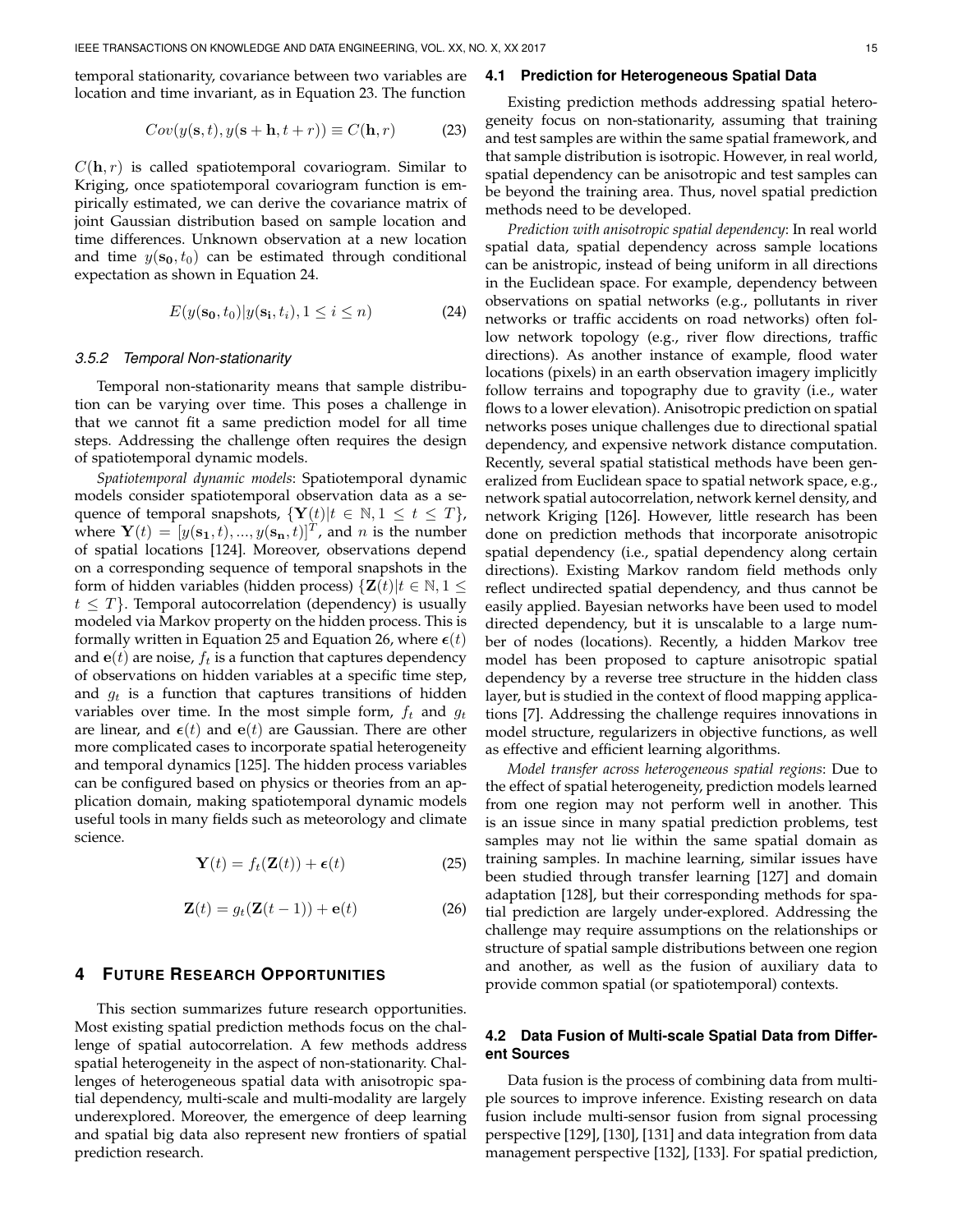we are more interested in spatial data fusion that can improve predictive performance. A recent survey summarizes techniques to fuse cross-domain data for big data analytics [54]. Methods are categorized into stage-based, featurelevel-based, and semantic meaning-based.

*Data fusion for multi-resolution earth imagery classification*: Earth observation imagery from different satellite and airborne platforms have different spatial, temporal, and spectral resolutions and coverage. Moreover, imagery from each single source is imperfect with noise, cloud, and obstacles. Spatial prediction methods that can utilize a diverse portfolio of earth imagery with multiple resolutions are of great practical value. Potential research directions include multiview learning and multi-instance learning [134].

*Data fusion for multi-modal spatial data*: In many spatial prediction applications, spatial data comes in different representations (e.g., points, line-strings, polygons, and raster imagery) and modalities (e.g., geo-social media, geotagged imagery and videos). For example, in precision agriculture, hyperspectral imagery often has high spatial details and complete spatial coverage, ground soil samples are only taken at several point locations, and crop yield are recorded at per-plot level. The goal is to predict crop yield in an early growing phase to optimize fertilizer allocation. Utilize such multi-modal data in spatial prediction requires data fusion and uncertainty quantification.

#### **4.3 Deep Learning Methods for Spatial Prediction**

Deep learning is a set of machine learning algorithms that use a multi-layer graph structure to extract a hierarchy of features at different levels [135]. High-level features in a top layer is built upon low-level features in lower layers. Deep learning models (e.g., deep convolutional neural network, deep recurrent neural network) have been shown successful in computer vision and natural language processing tasks. In the last couple of years, deep learning has been applied to spatial prediction problems, particularly on remote sensing imagery. Two recent surveys [136], [137] summarize progress of utilizing deep learning techniques in classifying hyperspectral imagery for land cover mapping, radar imagery for target recognition, as well as high-resolution aerial imagery for scene classification and object detection. Based on the types of inputs and outputs, methods can be categorized into per-pixel classification and per-image classification. In *per-pixel* classification, the input network layer consists of spectral and spatial features extracted from spectral band values within the neighborhood of a pixel, and the output layer consists of thematic class categories for that pixel (e.g., land cover types). Based on a sliding window method, all pixels in the image can be classified. Recently, there are works that predict the classes of all pixels in one network architecture end-to-end, such as U-Net [138]. In *perimage* classification, the input layer consists of all pixels of an image, and the output layer consists of class categories of the entire image (e.g., scenes or object types). This research area is still growing rapidly with open challenges to address.

*Limited ground truth class labels*: Large amount of training data is one important factor for the success of deep learning methods. Unfortunately, in remote sensing applications, collecting ground truth is both expensive and time consuming, as discussed in Section 3.3. There are several potential directions to address the challenge. In some problems such as high-resolution aerial imagery classification, we can leverage existing well-known datasets with similar data types (e.g., ImageNet dataset [139], IARPA functional map of the world challenge dataset [140], UC Merced land use dataset [141]) to train a deep model or adapt well-trained deep models to a new application. For other problems, however, existing datasets and models may not be readily useful. In this case, collecting ground truth labels by welltrained experts at a large scale is infeasible. Several promising directions include utilizing crowd-sourcing from volunteered geographic information (e.g., Amazon Mechanical Turk, Tomnod.com by DigitalGlobe) and geotagged social media (e.g., tweets, Facebook posts), as well as leveraging physics-based modeling and simulation.

*Enhancing interpretability*: One major limitation of deep learning is the lack of interpretability. This may not be a major concern in business applications, but in scientific fields such as climate science and hydrological science, interpretability is critical for the theoretical development of the field. One potential direction is to incorporate physical theories and constraints in model design and architecture, as generally discussed in theory-guided data science [142].

#### **4.4 Spatial Big Data Prediction**

Spatial big data (SBD) [143] refers to geo-referenced data whose volume, velocity, and variety exceed the capability of traditional spatial computational platforms. Examples of spatial big data include earth observation imagery (NASA collects petabytes of imagery each year [144]), GPS trajectories, temporally detailed road networks, and cellphone check-in histories. Making predictions on spatial big data provides unique opportunities for large scale scientific studies such as national water forecasting and global land cover change analysis, but is also technically challenging due to the large data volume. In recent years, spatial big data techniques have been developed, including HadoopGIS [145] and SpatialHadoop [146], GeoSpark [147], GPU-based algorithms [148], [149], [150], distributed database systems EarthDB [145], as well as Google Earth Engine [151]. Currently, these existing platforms currently mostly focus on basic spatial operations (e.g., spatial joins), or traditional non-spatial prediction algorithms. Thus, future research is needed to develop parallel spatial prediction algorithms on spatial big data platforms.

*Parallel spatial prediction algorithms*: Algorithm design and platform selection are determined by the computational structure of spatial prediction algorithms. Common computational structure includes filter-and-refine [152], dividand-conquer, matrix operations, and iterations (iteration is common in Expectation and Maximization, Newton Raphson, Markov Chain Monte Carlo simulation). Thus, GPUs and Spark platforms are potentially appropriate platforms.

#### **5 CONCLUSION**

This survey provides a systematic overview on spatial prediction techniques. Spatial prediction is of great importance in various application areas, such as earth science,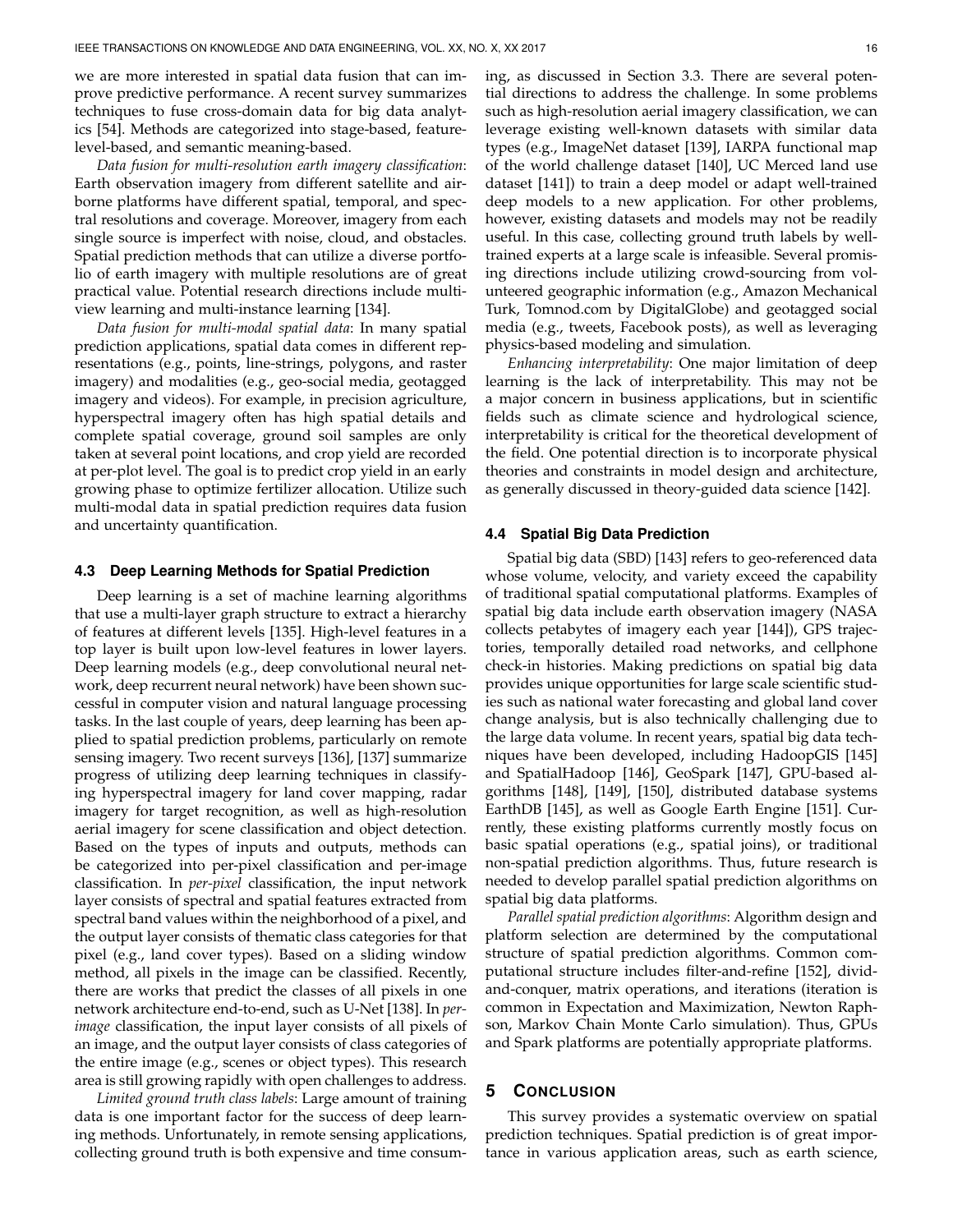urban informatics, social media analytics, and public health, but is technically challenging due to the unique characteristics of spatial data. We provide a taxonomy of spatial prediction methods based on the challenge they address and discuss several spatiotemporal extensions. We also identify future research opportunities.

# **ACKNOWLEDGMENTS**

We would like to thank anonymous reviewers for helpful comments.

### **REFERENCES**

- D. G. Krige, "A statistical approach to some basic mine valuation problems on the witwatersrand," *Journal of the Southern African Institute of Mining and Metallurgy*, vol. 52, no. 6, pp. 119–139, 1951.
- [2] S. Shekhar, M. R. Evans, J. M. Kang, and P. Mohan, "Identifying patterns in spatial information: A survey of methods," *Wiley Interdisciplinary Reviews: Data Mining and Knowledge Discovery*, vol. 1, no. 3, pp. 193–214, 2011.
- [3] Z. Jiang and S. Shekhar, *Spatial Big Data Science: Classification Techniques for Earth Observation Imagery*. Springer, 2017.
- [4] M. C. Hansen, P. V. Potapov, R. Moore, M. Hancher, S. Turubanova, A. Tyukavina, D. Thau, S. Stehman, S. Goetz, T. Loveland *et al.*, "High-resolution global maps of 21st-century forest cover change," *science*, vol. 342, no. 6160, pp. 850–853, 2013.
- [5] J.-F. Pekel, A. Cottam, N. Gorelick, and A. S. Belward, "Highresolution mapping of global surface water and its long-term changes," *Nature*, 2016.
- [6] P. Brivio, R. Colombo, M. Maggi, and R. Tomasoni, "Integration of remote sensing data and gis for accurate mapping of flooded areas," *International Journal of Remote Sensing*, vol. 23, no. 3, pp. 429–441, 2002.
- [7] M. Xie, Z. Jiang, and A. M. Sainju, "Geographical hidden markov tree for flood extent mapping," in *Proceedings of the 24th ACM SIGKDD International Conference on Knowledge Discovery and Data Mining, London, UK, August 19-23, 2018*, 2018, pp. xx–xx.
- M. S. Moran, Y. Inoue, and E. Barnes, "Opportunities and limitations for image-based remote sensing in precision crop management," *Remote sensing of Environment*, vol. 61, no. 3, pp. 319–346, 1997.
- [9] M. Austin, "Spatial prediction of species distribution: an interface between ecological theory and statistical modelling," *Ecological modelling*, vol. 157, no. 2, pp. 101–118, 2002.
- [10] J. Elith and J. R. Leathwick, "Species distribution models: ecological explanation and prediction across space and time," *Annual review of ecology, evolution, and systematics*, vol. 40, pp. 677–697, 2009.
- [11] C.-W. Chang, D. A. Laird, M. J. Mausbach, and C. R. Hurburgh, "Near-infrared reflectance spectroscopy–principal components regression analyses of soil properties," *Soil Science Society of America Journal*, vol. 65, no. 2, pp. 480–490, 2001.
- [12] T. Hengl, G. B. Heuvelink, and A. Stein, "A generic framework for spatial prediction of soil variables based on regressionkriging," *Geoderma*, vol. 120, no. 1, pp. 75–93, 2004.
- [13] C. Meng, X. Yi, L. Su, J. Gao, and Y. Zheng, "City-wide traffic volume inference with loop detector data and taxi trajectories," in *Proceedings of the 25th ACM SIGSPATIAL International Conference on Advances in Geographic Information Systems*, ser. SIGSPATIAL'17. New York, NY, ACM, 2017, pp. 1:1-1:10. http://doi.acm.org/10.1145/3139958.3139984
- [14] H. Yao, F. Wu, J. Ke, X. Tang, Y. Jia, S. Lu, S. Gong, J. Ye, and Z. Li, "Deep multi-view spatial-temporal network for taxi demand prediction," in *Proceedings of the International Conference on Artificial Intelligence*. AAAI Press, 2018, pp. 0–10.
- [15] T. Sakaki, M. Okazaki, and Y. Matsuo, "Earthquake shakes twitter users: real-time event detection by social sensors," in *Proceedings of the 19th international conference on World wide web*. ACM, 2010, pp. 851–860.
- [16] C. Zhang, L. Liu, D. Lei, Q. Yuan, H. Zhuang, T. Hanratty, and J. Han, "Triovecevent: Embedding-based online local event detection in geo-tagged tweet streams," in *Proceedings of the 23rd ACM SIGKDD International Conference on Knowledge Discovery and Data Mining*. ACM, 2017, pp. 595–604.
- [17] L. Zhao, Q. Sun, J. Ye, F. Chen, C. Lu, and N. Ramakrishnan, "Multi-task learning for spatio-temporal event forecasting," in *Proceedings of the 21th ACM SIGKDD International Conference on Knowledge Discovery and Data Mining, Sydney, NSW, Australia, August 10-13, 2015*, 2015, pp. 1503–1512. [Online]. Available: http://doi.acm.org/10.1145/2783258.2783377
- [18] A. Majid, L. Chen, G. Chen, H. T. Mirza, I. Hussain, and J. Woodward, "A context-aware personalized travel recommendation system based on geotagged social media data mining," *International Journal of Geographical Information Science*, vol. 27, no. 4, pp. 662–684, 2013.
- [19] N. Best, S. Richardson, and A. Thomson, "A comparison of bayesian spatial models for disease mapping," *Statistical methods in medical research*, vol. 14, no. 1, pp. 35–59, 2005.
- [20] S. M. Rappaport and M. T. Smith, "Environment and disease risks," *Science*, vol. 330, no. 6003, pp. 460–461, 2010.
- [21] E. C. Lee, J. M. Asher, S. Goldlust, J. D. Kraemer, A. B. Lawson, and S. Bansal, "Mind the scales: Harnessing spatial big data for infectious disease surveillance and inference," *The Journal of infectious diseases, vol.* 214, no. suppl\_4, pp. S409-S413, 2016.
- [22] M. F. Worboys and M. Duckham, *GIS: a computing perspective*. CRC press, 2004.
- [23] W. R. Tobler, "A computer movie simulating urban growth in the detroit region," *Economic geography*, vol. 46, no. sup1, pp. 234–240, 1970.
- [24] Z. Jiang, S. Shekhar, X. Zhou, J. Knight, and J. Corcoran, "Focaltest-based spatial decision tree learning," *IEEE Transactions on Knowledge and Data Engineering*, vol. 27, no. 6, pp. 1547–1559, 2015.
- [25] C. Ess and F. Sudweeks, *Culture, technology, communication: Towards an intercultural global village*. Suny Press, 2001.
- [26] R. G. Congalton, "A review of assessing the accuracy of classifications of remotely sensed data," *Remote sensing of environment*, vol. 37, no. 1, pp. 35–46, 1991.
- [27] R. L. Wilby, S. Charles, E. Zorita, B. Timbal, P. Whetton, and L. Mearns, "Guidelines for use of climate scenarios developed from statistical downscaling methods," *Supporting material of the Intergovernmental Panel on Climate Change, available from the DDC of IPCC TGCIA*, vol. 27, 2004.
- [28] M. Ester, H.-P. Kriegel, and J. Sander, "Spatial data mining: A database approach," in *International Symposium on Spatial Databases*. Springer, 1997, pp. 47–66.
- [29] K. Koperski, J. Adhikary, and J. Han, "Spatial data mining: progress and challenges survey paper," in *Proc. ACM SIGMOD Workshop on Research Issues on Data Mining and Knowledge Discovery, Montreal, Canada*. Citeseer, 1996, pp. 1–10.
- [30] H. J. Miller and J. Han, *Geographic data mining and knowledge discovery*. CRC Press, 2009.
- [31] S. Shekhar, P. Zhang, Y. Huang, and R. Vatsavai, "Trends in spatial data mining. as a chapter in data mining: Next generation challenges and future directions, h. kargupta, a. joshi, k. sivakumar, and y. yesha," 2003.
- [32] S. Shekhar, Z. Jiang, R. Y. Ali, E. Eftelioglu, X. Tang, V. Gunturi, and X. Zhou, "Spatiotemporal data mining: A computational perspective," *ISPRS International Journal of Geo-Information*, vol. 4, no. 4, pp. 2306–2338, 2015.
- [33] G. Atluri, A. Karpatne, and V. Kumar, "Spatio-temporal data mining: A survey of problems and methods," *arXiv preprint arXiv:1711.04710*, 2017.
- [34] O. Schabenberger and C. Gotway, *Statistical methods for spatial data analysis*. CRC Press, 2005, vol. 64.
- [35] S. Banerjee, B. P. Carlin, and A. E. Gelfand, *Hierarchical modeling and analysis for spatial data*. Crc Press, 2014.
- [36] N. Cressie, *Statistics for spatial data*. John Wiley & Sons, 2015.
- [37] A. McGovern, N. C. Hiers, M. W. Collier, D. J. G. II, and R. A. Brown, "Spatiotemporal relational probability trees: An introduction," in *ICDM*, 2008, pp. 935–940.
- [38] A. McGovern, N. Troutman, R. A. Brown, J. K. Williams, and J. Abernethy, "Enhanced spatiotemporal relational probability trees and forests," *Data Min. Knowl. Discov.*, vol. 26, no. 2, pp. 398–433, 2013.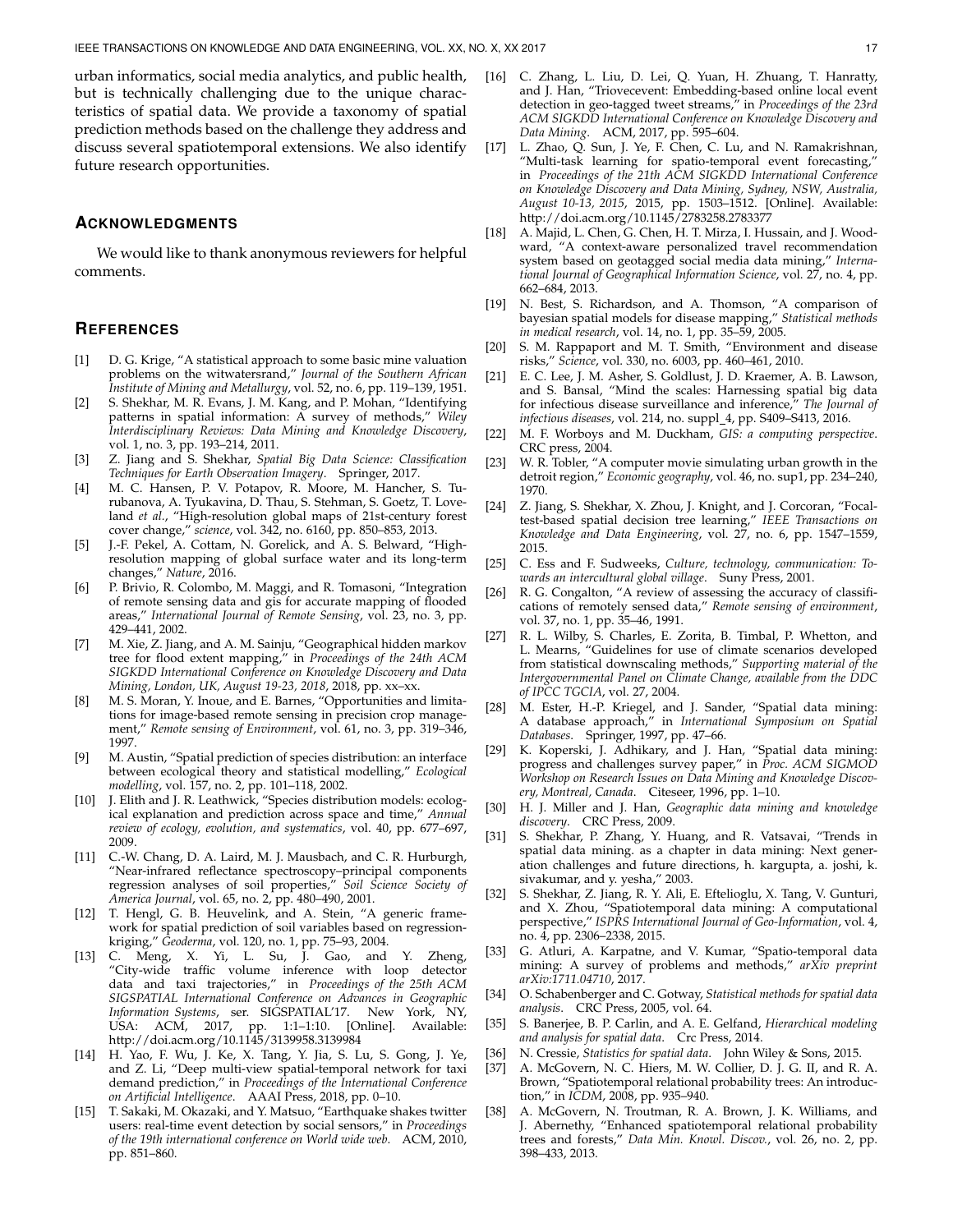- [39] R. Frank, M. Ester, and A. J. Knobbe, "A multi-relational approach to spatial classification," in *KDD*, 2009, pp. 309–318.
- W. Ding, T. F. Stepinski, and J. Salazar, "Discovery of geospatial discriminating patterns from remote sensing datasets," in *SDM*, 2009, pp. 425–436.
- [41] D. Lu and Q. Weng, "A survey of image classification methods and techniques for improving classification performance," *International journal of Remote sensing*, vol. 28, no. 5, pp. 823–870, 2007.
- R. H. Chan, C.-W. Ho, and M. Nikolova, "Salt-and-pepper noise removal by median-type noise detectors and detail-preserving regularization," *Image Processing, IEEE Transactions on*, vol. 14, no. 10, pp. 1479–1485, 2005.
- [43] D. Brownrigg, "The weighted median filter," *Communications of the ACM*, vol. 27, no. 8, pp. 807–818, 1984.
- [44] H. Hwang and R. A. Haddad, "Adaptive median filters: new algorithms and results," *Image Processing, IEEE Transactions on*, vol. 4, no. 4, pp. 499–502, 1995.
- [45] S. Esakkirajan, T. Veerakumar, A. N. Subramanyam, and C. Prem-Chand, "Removal of high density salt and pepper noise through modified decision based unsymmetric trimmed median filter," *Signal Processing Letters, IEEE*, vol. 18, no. 5, pp. 287–290, 2011.
- [46] A. Puissant, J. Hirsch, and C. Weber, "The utility of texture analysis to improve per-pixel classification for high to very high spatial resolution imagery," *International Journal of Remote Sensing*, vol. 26, no. 4, pp. 733–745, 2005.
- [47] Z. Jiang, S. Shekhar, X. Zhou, J. Knight, and J. Corcoran, "Focaltest-based spatial decision tree learning: A summary of results," in *ICDM*, 2013, pp. 320–329.
- [48] J. A. Benediktsson, J. A. Palmason, and J. R. Sveinsson, "Classification of hyperspectral data from urban areas based on extended morphological profiles," *IEEE Transactions on Geoscience and Remote Sensing*, vol. 43, no. 3, pp. 480–491, 2005.
- G. Hay and G. Castilla, "Geographic object-based image analysis (geobia): A new name for a new discipline," in *Object-based image analysis*. Springer, 2008, pp. 75–89.
- [50] Y. Tarabalka, J. A. Benediktsson, and J. Chanussot, "Spectral– spatial classification of hyperspectral imagery based on partitional clustering techniques," *Geoscience and Remote Sensing, IEEE Transactions on*, vol. 47, no. 8, pp. 2973–2987, 2009.
- [51] Y. Zheng, F. Liu, and H.-P. Hsieh, "U-air: When urban air quality inference meets big data," in *Proceedings of the 19th ACM SIGKDD international conference on Knowledge discovery and data mining*. ACM, 2013, pp. 1436–1444.
- [52] F. Wu, Z. Li, W.-C. Lee, H. Wang, and Z. Huang, "Semantic annotation of mobility data using social media," in *Proceedings of the 24th International Conference on World Wide Web*. International World Wide Web Conferences Steering Committee, 2015, pp. 1253–1263.
- [53] F. Wu and Z. Li, "Where did you go: Personalized annotation of mobility records," in *Proceedings of the 25th ACM International on Conference on Information and Knowledge Management*. ACM, 2016, pp. 589–598.
- [54] Y. Zheng, "Methodologies for cross-domain data fusion: An overview," *IEEE transactions on big data*, vol. 1, no. 1, pp. 16–34, 2015.
- D. Brook, "On the distinction between the conditional probability and the joint probability approaches in the specification of nearest-neighbour systems," *Biometrika*, vol. 51, no. 3/4, pp. 481– 483, 1964.
- [56] P. Clifford, "Markov random fields in statistics," *Disorder in physical systems: A volume in honour of John M. Hammersley*, pp. 19–32, 1990.
- [57] L. Anselin, *Spatial Econometrics: methods and models*. Dordrecht, Netherlands: Kluwer, 1988.
- [58] P. A. Viton, "Notes on spatial econometric models," *City and regional planning*, vol. 870, no. 03, pp. 9–10, 2010.
- [59] R. Assunção and E. Krainski, "Neighborhood dependence in bayesian spatial models," *Biometrical Journal*, vol. 51, no. 5, pp. 851–869, 2009.
- [60] S. Z. Li, *Markov random field modeling in image analysis*. Springer Science & Business Media, 2009.
- [61] S. Chawla, S. Shekhar, W. Wu, and U. Ozesmi, "Modeling spatial dependencies for mining geospatial data," in *SDM*, 2001, pp. 1– 17.
- [62] S. Shekhar, P. R. Schrater, R. R. Vatsavai, W. Wu, and S. Chawla, "Spatial Contextual Classification and Prediction Models for

Mining Geospatial Data," *IEEE Transactions on Multimedia*, vol. 4, no. 2, 2002.

- [63] Y. Boykov, O. Veksler, and R. Zabih, "Fast approximate energy minimization via graph cuts," *IEEE Transactions on pattern analysis and machine intelligence*, vol. 23, no. 11, pp. 1222–1239, 2001.
- [64] J. Besag, "On the statistical analysis of dirty pictures," *Journal of the Royal Statistical Society. Series B (Methodological)*, pp. 259–302, 1986.
- [65] Q. Jackson and D. A. Landgrebe, "Adaptive bayesian contextual classification based on markov random fields," *IEEE Transactions on Geoscience and Remote Sensing*, vol. 40, no. 11, pp. 2454–2463, 2002.
- [66] Q. Fu, A. Banerjee, S. Liess, and P. K. Snyder, "Drought detection of the last century: An MRF-based approach," in *SDM*, 2012, pp. 24–34.
- [67] J. Lafferty, A. McCallum, F. Pereira *et al.*, "Conditional random fields: Probabilistic models for segmenting and labeling sequence data," in *Proceedings of the eighteenth international conference on machine learning, ICML*, vol. 1, 2001, pp. 282–289.
- [68] C.-H. Lee, R. Greiner, and O. R. Zaïane, "Efficient spatial classification using decoupled conditional random fields," in *PKDD*, 2006, pp. 272–283.
- [69] S. Kumar and M. Hebert, "Discriminative fields for modeling spatial dependencies in natural images." in *NIPS*, vol. 16, no. 2003, 2003, pp. 1531–1538.
- [70] C.-H. Lee, R. Greiner, and M. W. Schmidt, "Support vector random fields for spatial classification," in *PKDD*, 2005, pp. 121– 132.
- [71] D. Zimmerman, C. Pavlik, A. Ruggles, and M. P. Armstrong, "An experimental comparison of ordinary and universal kriging and inverse distance weighting," *Mathematical Geology*, vol. 31, no. 4, pp. 375–390, 1999.
- [72] T. Kim, Y. Yue, S. L. Taylor, and I. A. Matthews, "A decision tree framework for spatiotemporal sequence prediction," in *Proceedings of the 21th ACM SIGKDD International Conference on Knowledge Discovery and Data Mining, Sydney, NSW, Australia, August 10-13, 2015*, 2015, pp. 577–586. [Online]. Available: http://doi.acm.org/10.1145/2783258.2783356
- [73] Y. Fu, H. Xiong, Y. Ge, Z. Yao, Y. Zheng, and Z. Zhou, "Exploiting geographic dependencies for real estate appraisal: a mutual perspective of ranking and clustering," in *The 20th ACM SIGKDD International Conference on Knowledge Discovery and Data Mining, KDD '14, New York, NY, USA - August 24 - 27, 2014*, 2014, pp. 1047–1056. [Online]. Available: http://doi.acm.org/10.1145/ 2623330.2623675
- [74] L. Zhao, F. Chen, C. Lu, and N. Ramakrishnan, "Spatiotemporal event forecasting in social media," in *Proceedings of the 2015 SIAM International Conference on Data Mining, Vancouver, BC, Canada, April 30 - May 2, 2015*, 2015, pp. 963–971. [Online]. Available: http://dx.doi.org/10.1137/1.9781611974010.108
- [75] K. Q. Weinberger, F. Sha, Q. Zhu, and L. K. Saul, "Graph laplacian regularization for large-scale semidefinite programming, *Advances in neural information processing systems*, vol. 19, p. 1489, 2007.
- [76] K. Subbian and A. Banerjee, "Climate multi-model regression using spatial smoothing," in *SDM*, 2013, pp. 324–332.
- [77] A. Karpatne, A. Khandelwal, S. Boriah, and V. Kumar, "Predictive learning in the presence of heterogeneity and limited training data," in *Proceedings of the 2014 SIAM International Conference on Data Mining, Philadelphia, Pennsylvania, USA, April 24-26, 2014*, 2014, pp. 253–261.
- [78] J. Stoeckel and G. Fung, "SVM feature selection for classification of SPECT images of alzheimer's disease using spatial information," in *ICDM*, 2005, pp. 410–417.
- [79] M. Avriel, *Nonlinear programming: analysis and methods*. Courier Corporation, 2003.
- [80] M. Hansen, R. DeFries, J. R. Townshend, and R. Sohlberg, "Global land cover classification at 1 km spatial resolution using a classification tree approach," *International journal of remote sensing*, vol. 21, no. 6-7, pp. 1331–1364, 2000.
- [81] M. Pal and P. M. Mather, "An assessment of the effectiveness of decision tree methods for land cover classification," *Remote sensing of environment*, vol. 86, no. 4, pp. 554–565, 2003.
- [82] Z. Jiang, S. Shekhar, P. Mohan, J. Knight, and J. Corcoran, "Learning spatial decision tree for geographical classification: a summary of results," in *SIGSPATIAL/GIS*, 2012, pp. 390–393.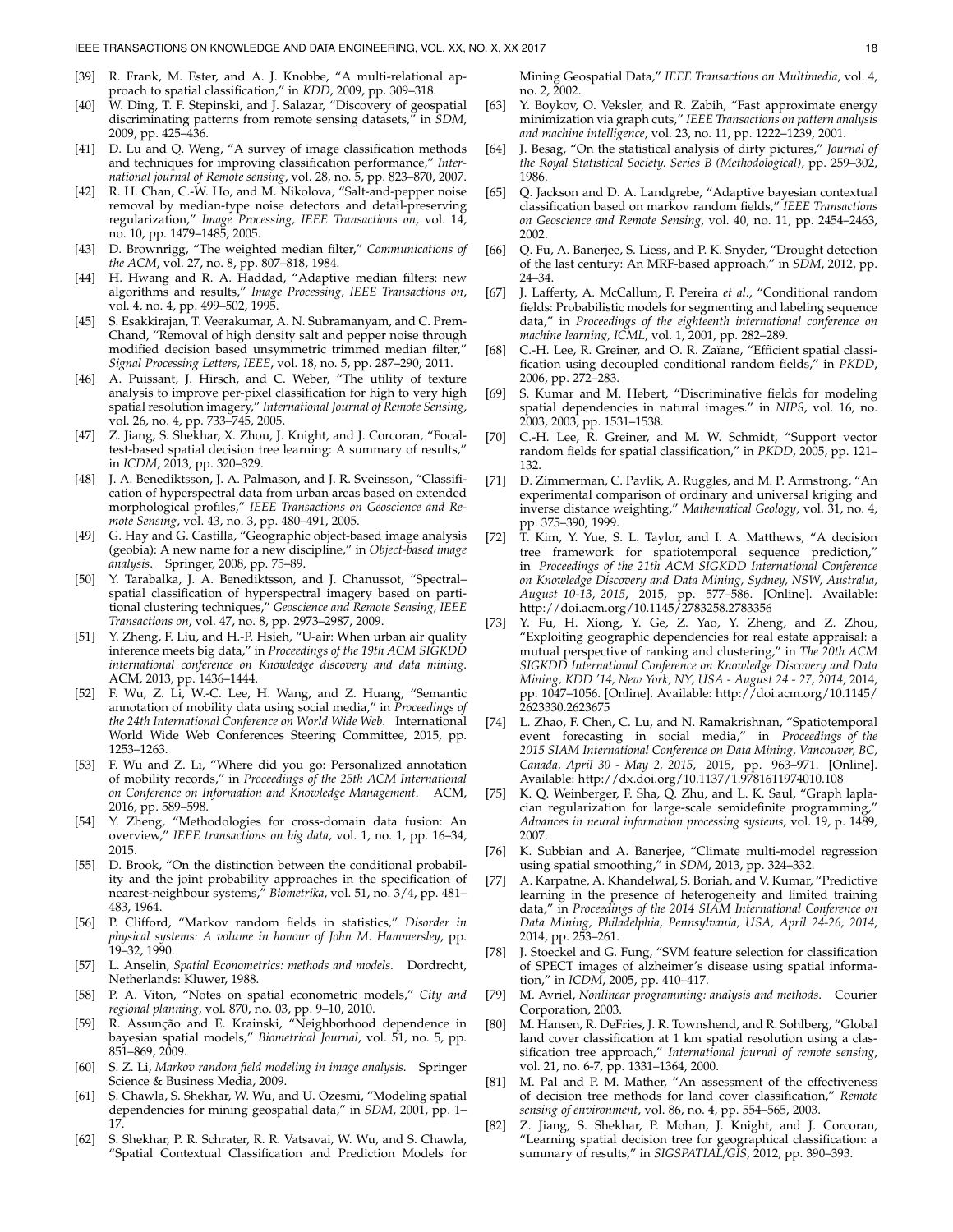- [83] X. Li and C. Claramunt, "A spatial Entropy-Based decision tree for classification of geographical information," *Transactions in GIS*, vol. 10, no. 3, pp. 451–467, Blackwell Publishing Ltd, 2006.
- [84] D. Stojanova, M. Ceci, A. Appice, D. Malerba, and S. Džeroski, "Global and local spatial autocorrelation in predictive clustering trees," in *International Conference on Discovery Science*. Springer, 2011, pp. 307–322.
- [85] D. Stojanova, M. Ceci, A. Appice, D. Malerba, and S. Dzeroski, "Dealing with spatial autocorrelation when learning predictive clustering trees," *Ecological Informatics, Elsevier*, 2012.
- [86] A. Fotheringham, C. Brunsdon, and M. Charlton, *Geographically weighted regression: the analysis of spatially varying relationships*. Wiley, 2002.
- [87] T. Nakaya, A. S. Fotheringham, C. Brunsdon, and M. Charlton, "Geographically weighted poisson regression for disease association mapping," *Statistics in medicine*, vol. 24, no. 17, pp. 2695–2717, 2005.
- [88] P. Harris, C. Brunsdon, and M. Charlton, "Geographically weighted principal components analysis," *International Journal of Geographical Information Science*, vol. 25, no. 10, pp. 1717–1736, 2011.
- [89] Y. Ren, L. Zhang, and P. Suganthan, "Ensemble classification and regression-recent developments, applications and future directions [review article]," *Computational Intelligence Magazine, IEEE*, vol. 11, no. 1, pp. 41–53, 2016.
- [90] Z.-H. Zhou, *Ensemble methods: foundations and algorithms*. CRC Press, 2012.
- [91] T. G. Dietterich, "Ensemble methods in machine learning," in *Multiple classifier systems*. Springer, 2000, pp. 1–15.
- [92] R. A. Jacobs, M. I. Jordan, S. J. Nowlan, and G. E. Hinton, "Adaptive mixtures of local experts," *Neural computation*, vol. 3, no. 1, pp. 79–87, 1991.
- M. I. Jordan and R. A. Jacobs, "Hierarchical mixtures of experts and the em algorithm," *Neural computation*, vol. 6, no. 2, pp. 181– 214, 1994.
- [94] A. Karpatne and V. Kumar, "Adaptive heterogeneous ensemble learning using the context of test instances," in *2015 IEEE International Conference on Data Mining, ICDM 2015, Atlantic City, NJ, USA, November 14-17, 2015*, 2015, pp. 787–792.
- [95] A. Karpatne, A. Khandelwal, and V. Kumar, "Ensemble learning methods for binary classification with multi-modality within the classes," in *Proceedings of the SIAM International Conference on Data Mining, 2015*. SIAM, 2015, pp. 730–738. [Online]. Available: http://dx.doi.org/10.1137/1.9781611974010.82
- [96] R. R. Vatsavai and B. L. Bhaduri, "A hybrid classification scheme for mining multisource geospatial data," *GeoInformatica*, vol. 15, no. 1, pp. 29–47, 2011.
- [97] Z. Jiang, Y. Li, S. Shekhar, L. Rampi, and J. Knight, "Spatial ensemble learning for heterogeneous geographic data with class ambiguity: A summary of results," in *Proceedings of the 25th ACM SIGSPATIAL International Conference on Advances in Geographic Information Systems*, ser. SIGSPATIAL'17. ACM, 2017, pp. 23:1– 23:10.
- [98] V. Radosavljevic, S. Vucetic, and Z. Obradovic, "Spatio-temporal partitioning for improving aerosol prediction accuracy," in *SDM*, 2008, pp. 609–620.
- [99] R. Caruana, "Multitask learning," *Machine Learning*, vol. 28, no. 1, pp. 41–75, 1997.
- [100] A. R. Gonçalves, F. J. Von Zuben, and A. Banerjee, "Multi-label structure learning with ising model selection," in *Proceedings of the 24th International Conference on Artificial Intelligence*. AAAI Press, 2015, pp. 3525–3531.
- [101] X. Zhu, "Semi-supervised learning literature survey," 2005.
- [102] A. P. Dempster, N. M. Laird, and D. B. Rubin, "Maximum likelihood from incomplete data via the em algorithm," *Journal of the royal statistical society. Series B (methodological)*, pp. 1–38, 1977.
- [103] R. R. Vatsavai, S. Shekhar, and B. L. Bhaduri, "A semi-supervised learning algorithm for recognizing sub-classes," in *Workshops Proceedings of the 8th IEEE International Conference on Data Mining (ICDM 2008), December 15-19, 2008, Pisa, Italy*, 2008, pp. 458–467. [Online]. Available: http://dx.doi.org/10.1109/ICDMW.2008.129
- [104] R. R. Vatsavai, B. L. Badhuri, S. Shekhar, and T. E. Burk, "Multisource data classification using a hybrid semi-supervised learning scheme," in *IEEE International Geoscience & Remote Sensing Symposium, IGARSS 2008, July 8-11, 2008, Boston, Massachusetts, USA, Proceedings*, 2008, pp. 1016–1019.
- [105] R. R. Vatsavai, S. Shekhar, and T. E. Burk, "An efficient spatial semi-supervised learning algorithm," *IJPEDS*, vol. 22, no. 6, pp. 427–437, 2007.
- [106] G. Camps-Valls, T. V. B. Marsheva, and D. Zhou, "Semisupervised graph-based hyperspectral image classification," *IEEE Transactions on Geoscience and Remote Sensing*, vol. 45, no. 10, pp. 3044–3054, 2007.
- [107] L. Gómez-Chova, G. Camps-Valls, J. Munoz-Mari, and J. Calpe, "Semisupervised image classification with laplacian support vector machines," *IEEE Geoscience and Remote Sensing Letters*, vol. 5, no. 3, pp. 336–340, 2008.
- [108] I. Dópido, J. Li, P. R. Marpu, A. Plaza, J. M. B. Dias, and J. A. Benediktsson, "Semisupervised self-learning for hyperspectral image classification," *IEEE Transactions on Geoscience and Remote Sensing*, vol. 51, no. 7, pp. 4032–4044, 2013.
- [109] K. Tan, J. Hu, J. Li, and P. Du, "A novel semi-supervised hyperspectral image classification approach based on spatial neighborhood information and classifier combination," *ISPRS Journal of Photogrammetry and Remote Sensing*, vol. 105, pp. 19–29, 2015.
- [110] Y. Hong and W. Zhu, "Spatial co-training for semi-supervised image classification," *Pattern Recognition Letters*, vol. 63, pp. 59– 65, 2015.
- [111] X. Zhang, Q. Song, R. Liu, W. Wang, and L. Jiao, "Modified co-training with spectral and spatial views for semisupervised hyperspectral image classification," *IEEE Journal of Selected Topics in Applied Earth Observations and Remote Sensing*, vol. 7, no. 6, pp. 2044–2055, 2014.
- [112] United States Geological Survey, "Landsat missions," https:// landsat.usgs.gov/.
- [113] NASA, "Modis moderate resolution imaging spectroradiometer," https://modis.gsfc.nasa.gov/.
- [114] B. Settles, "Active learning literature survey," *University of Wisconsin, Madison*, vol. 52, no. 55-66, p. 11, 2010.
- [115] D. Tuia, M. Volpi, L. Copa, M. Kanevski, and J. Munoz-Mari, "A survey of active learning algorithms for supervised remote sensing image classification," *IEEE Journal of Selected Topics in Signal Processing*, vol. 5, no. 3, pp. 606–617, 2011.
- [116] A. Stumpf, N. Lachiche, J.-P. Malet, N. Kerle, and A. Puissant, "Active learning in the spatial domain for remote sensing image classification," *IEEE Transactions on Geoscience and Remote Sensing*, vol. 52, no. 5, pp. 2492–2507, 2014.
- [117] A. Liu, G. Jun, and J. Ghosh, "Spatially cost-sensitive active learning," in *SDM*, 2009, pp. 814–825.
- [118] D. Wong, "The modifiable areal unit problem (maup)," *The SAGE handbook of spatial analysis*, pp. 105–123, 2009.
- [119] L. Zhao, J. Ye, F. Chen, C. Lu, and N. Ramakrishnan, "Hierarchical incomplete multi-source feature learning for spatiotemporal event forecasting," in *Proceedings of the 22nd ACM SIGKDD International Conference on Knowledge Discovery and Data Mining, San Francisco, CA, USA, August 13-17, 2016*, 2016, pp. 2085–2094.
- [120] D. Bandyopadhyay, B. J. Reich, and E. H. Slate, "Bayesian modeling of multivariate spatial binary data with applications to dental caries," *Statistics in medicine*, vol. 28, no. 28, pp. 3492–3508, 2009.
- [121] C.-H. Yu, W. Ding, M. Morabito, and P. Chen, "Hierarchical spatio-temporal pattern discovery and predictive modeling," *IEEE Transactions on Knowledge and Data Engineering*, vol. 28, no. 4, pp. 979–993, 2016.
- [122] J. Mennis, R. Viger, and C. D. Tomlin, "Cubic map algebra functions for spatio-temporal analysis," *Cartography and Geographic Information Science*, vol. 32, no. 1, pp. 17–32, 2005.
- [123] M. M. Fischer and A. Getis, *Handbook of applied spatial analysis:* software tools, methods and applications. Business Media, 2009.
- [124] N. Cressie and C. K. Wikle, *Statistics for spatio-temporal data*. John Wiley & Sons, 2015.
- [125] J. R. Stroud, P. Müller, and B. Sansó, "Dynamic models for spatiotemporal data," *Journal of the Royal Statistical Society: Series B (Statistical Methodology)*, vol. 63, no. 4, pp. 673–689, 2001.
- [126] A. Okabe and K. Sugihara, *Spatial analysis along networks: statistical and computational methods*. John Wiley & Sons, 2012.
- [127] S. J. Pan and Q. Yang, "A survey on transfer learning," *IEEE Transactions on knowledge and data engineering*, vol. 22, no. 10, pp. 1345–1359, 2010.
- [128] H. Daume III and D. Marcu, "Domain adaptation for statistical classifiers," *Journal of Artificial Intelligence Research*, vol. 26, pp. 101–126, 2006.